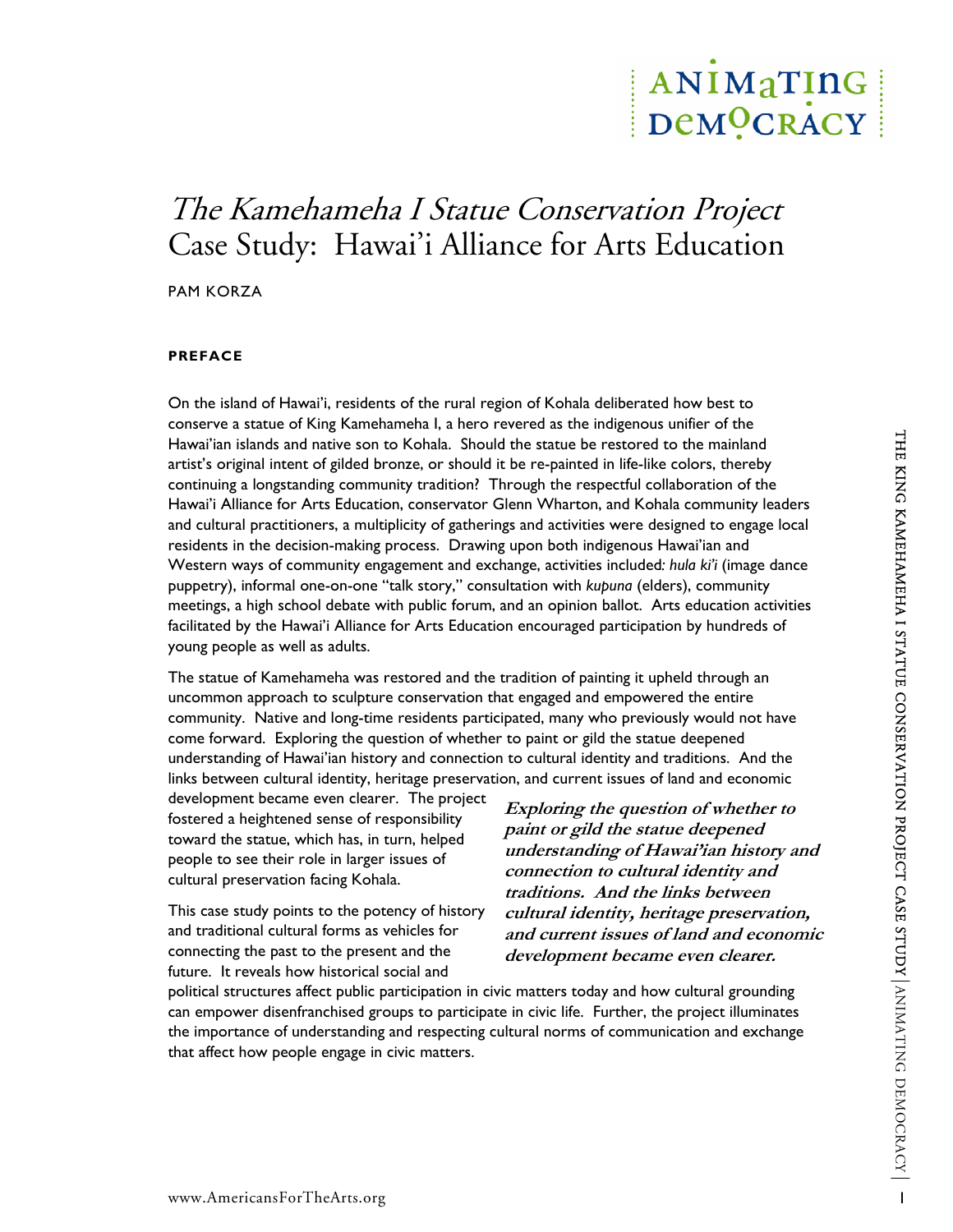#### **BACKGROUND**

*North Kohala -- The Tail End of No Place*<br>At the northernmost tip of the Big Island of Hawai'i is the rural and isolated region of North Kohala (population 1,800); some locals call it "the tail end of no place." Soaring mountain ridges descend to the blue Pacific Ocean and deep green valleys furrow inland. Pacific Highway 270 follows along the western coast, passing historic remains of ancient *heiau* (temples), a fishing village, and the birth site of King Kamehameha I. More than 200 years ago, runners swiftly carried the newborn Kamehameha along a coastal trail toward the mountain ridges of Kohala to protect him from enemies who feared prophecies that he would one day hold great power. The legends of his birth gave names to places along the runners' route—Hawi, 'place of famine,' where the baby Kamehameha needed breast milk, and Kapa'au, 'the place where the blanket went swimming,' where his kapa (bark cloth) bunting got wet as he was carried across a stream. The prophecies of Kamehameha's greatness came true when, in 1795, he conquered the islands and united them in peace.

In North Kohala, the coastal highway turns inward, winding through the small town of Hawi and then the slightly larger community of Kapa'au. Not far beyond, the road ends at Polulu Valley. In the center of Kapa'au, shops, restaurants, galleries, and businesses line one side of the road. On the other side, on a rise above the road sits the town's old courthouse, a modest wooden building painted white that now houses a senior center. In front of it, standing where it has since 1912, is the bronze statue of King Kamehameha I, restored in 2001. The figure's cast feather cloak is painted in brilliant red and yellow and his skin is painted brown. The statue serves as the focal point for celebrating Hawai'ian culture, in particular the annual Kamehameha Day ceremonies and celebrations. It is central to North Kohala's identity.

#### *The Statue – Matter and Mana*

The Hawai'ian Legislature commissioned the statue in 1878 from Boston sculptor Thomas Ridgeway Gould as a way to commemorate the "discovery" of the islands in 1778 by Captain James Cook, the first European known to land there. Assemblyman Walter Murray Gibson, who spearheaded the project, worked with Gould to create what they called a "Pacific Hero" by portraying Kamehameha in the pose of a Roman Emperor. Their effort was in part to stimulate Hawai'ian nationalism in support of King Kalakaua, whose reign was threatened by American political and economic interests. They worked with Kalakaua, who supplied photographs of "models" from his court wearing the original feathered vestments owned by Kamehameha. Except for these vestments, Gould's final rendition of Kamehameha conformed to neoclassical European sculptural style and conventions of the time, including Roman sandals. He created the work in bronze, embellished with gold leaf.

Gould shipped the completed sculpture from Europe in 1880, but during its voyage, it sank in a shipwreck off the Falkland Islands. A second cast was commissioned and unveiled in Honolulu in 1883. Meanwhile, the original sculpture, damaged

**The statue serves as the focal point for celebrating Hawai'ian culture, in particular the annual Kamehameha Day ceremonies and celebrations. I t is central to North Kohala's identity.** 

by sea water and having suffered a broken arm, was recovered and brought to Honolulu where a committee formed by Hawai'i Governess Princess Kekaulike chose to place it on the Big Island near Kamehameha's birth place. From its first big island location, it was moved in 1912 to Kapa'au where it stands today. $^\mathsf{I}$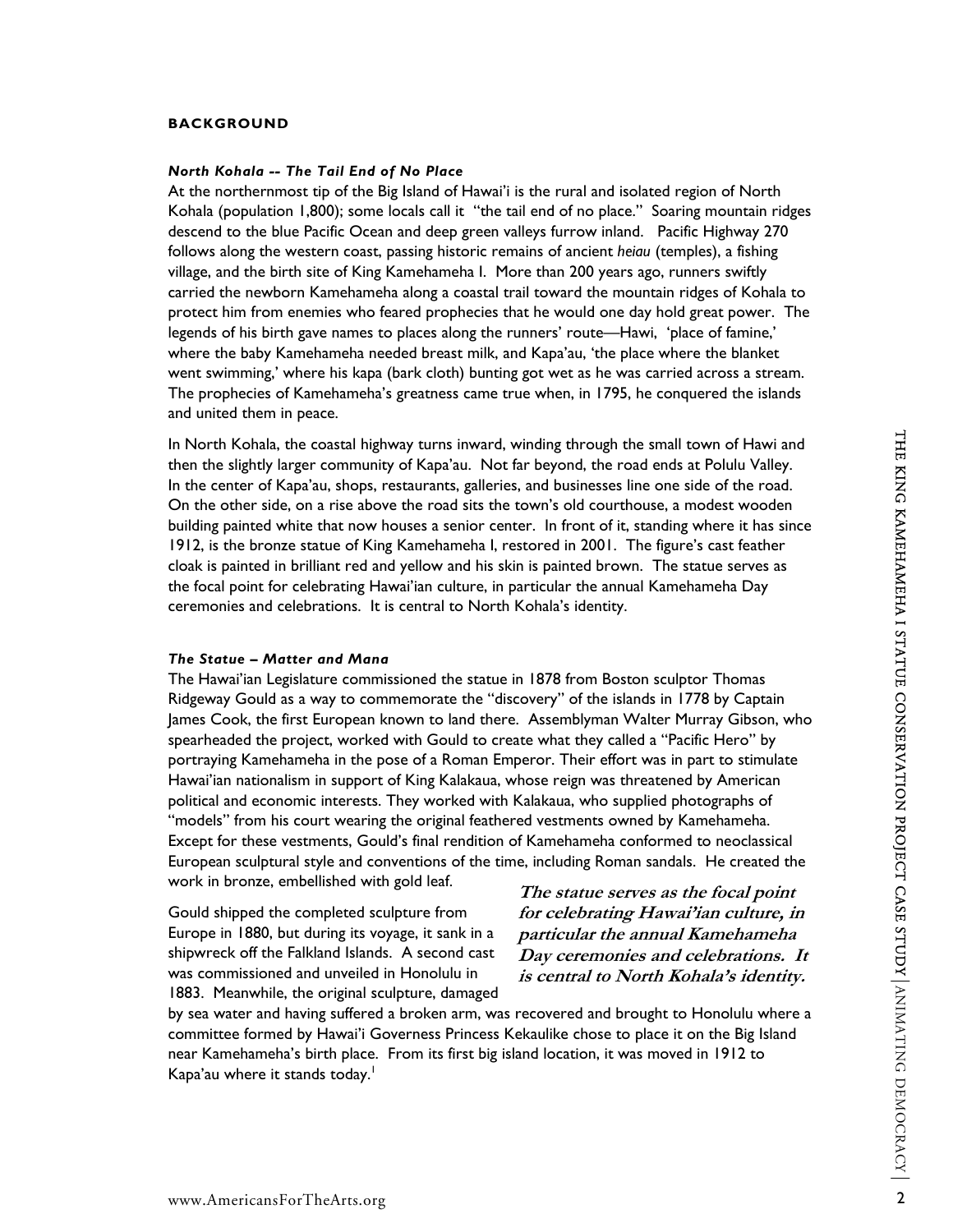Many believe that the original sculpture is the site of the considerable *mana* (divine power), accumulated over time from gifts and reverence for King Kamehameha. At some point early in the 20th century, community members began painting the sculpture in lifelike colors, in part to protect the statue from further deterioration, but also to humanize the image of the great king. Painting the statue became a cherished tradition. Kealoha Sugiyama, a longtime Kohala resident and officer of the Kohala Hawai'ian Civic Club, was the caretaker of the statue in most recent years. Sugiyama tells the story of standing in front of the statue as he contemplated painting it. The statue spoke to him to go across the street to the library and to find a specific book. The book contained information about the red feathers of the Hawai'ian honey-creeper (*'i'iwi)* of which Kamehameha's sash would have been made and the yellow feathers of the *mamo* and *manu 'o'o* birds of which the cloak would have been made. This guided Sugiyama's painting of the statue.



Restored statue of King Kamehameha I by artist Thomas Ridgeway Gould.

Like Sugiyama, others in the community point to relationships

and connections with the statue that go beyond admiration for its artistry or its historic significance. Outsiders and newcomers do not always understand the Hawai'ian belief that objects embody life or mana (spirit). In the book *Voices of Wisdom,* Hawai'ian activist Kekuni Blaisdell explains that not only are objects such as a table alive, but they are conscious and able to communicate. They "receive messages and send out messages. All we need to do is open our receptors," he says.<sup>2</sup> Sharon Hayden, a Kohala community organizer who led local efforts surrounding the restoration of the statue explains, "We feel the statue is the embodiment of Kamehameha and the Hawai'ian essence. It's not an icon or symbol, it's the real essence. We're honored and protected by it."<sup>[3](#page-22-2)</sup> With many Hawai'ians able to trace ancestry to Kamehameha,

**"We know that some people think we're worshipping the statue. For many, this is ohana (family), great grandpa. When they talk to the statue, they're talking to their ancestor."**

hula master and civic leader Raylene Lancaster adds, "We know that some people think we're worshipping the statue. For many, this is *ohana* (family)*,* great grandpa. When they talk to the statue, they're talking to their ancestor."

In recent decades, Kohalans became concerned by the statue's dramatic deterioration. In 1996, prompted by inquiries from Sugiyama to the King Kamehameha Celebration Commission,

Honolulu officials asked international conservator Glenn Wharton, who had been caring for the replica sculpture of Kamehameha in Honolulu, to assess the condition of the original work in North Kohala. He found that the statue suffered extensive corrosion in the form of bronze disease, which, if unstopped, would eventually destroy the surface details and the interior structure of the sculpture. More significantly for this project, he discovered gold through x-ray fluorescence on the bottom of a paint sample, confirming the suspicion that the sculpture had originally been partial-gilt. The question emerged: Should the statue be restored back to reflect Gould's original gilded bronze or continue the community's tradition of painting it?

#### **Restoration – A Decision in Context**

For many Kohalans, this decision took on greater significance as they looked back to Hawai'i's history of cultural heritage lost to outside forces and ahead to island development that could threaten other important heritage sites.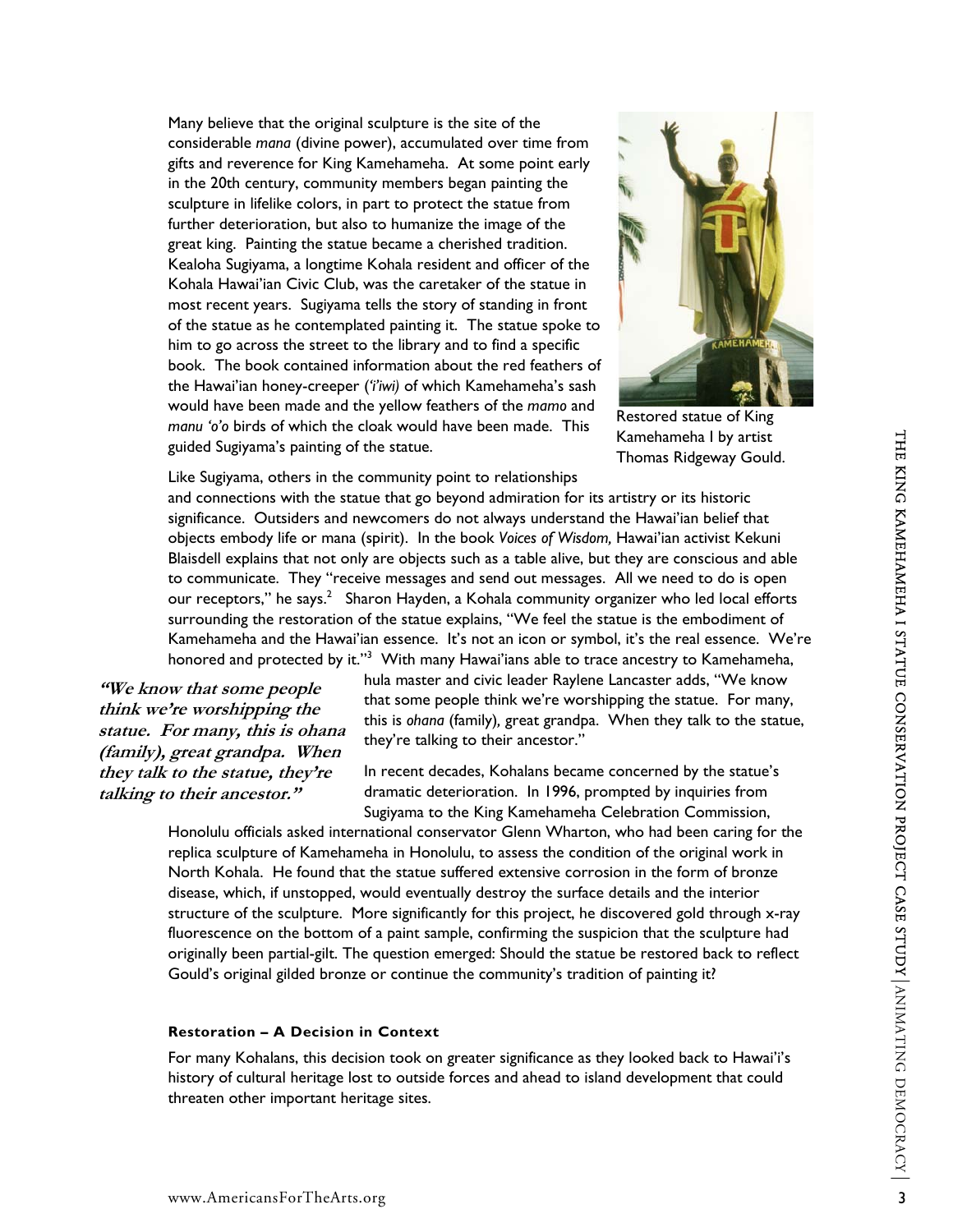Priorto Western contact, the islands were thriving and densely populated.<sup>4</sup> But European and U.S. westward expansion repeatedly dismantled Hawai'i's social fabric. By the mid 1800s, the social, cultural and religious systems of the Native Hawai'ians had been replaced by U.S. tradedriven plantation economy and Christian missionaries. The Hawai'ian monarchy co-existed with a legislature although struggles intensified over U.S. trade interests and political and business interests. Finally, in 1893, U.S. forces overthrew the last Hawai'ian monarch, Queen Lili'uokalani.and the U.S. annexed Hawai'i. It became a territory in 1900 and then, in 1959, the 50<sup>th</sup> U.S. state.

Kohala was sustained by the plantation economy until the 1970s when the Kohala Sugar Company closed, forcing most of the plantation workers to seek work outside of North Kohala, again greatly disrupting the community structure. Now, there is little but the tourist industry on the Kona coast to sustain Kohala residents. Many work two minimum wage jobs to survive. Since the sugar plantation closed, changes in land ownership and an influx of newcomers have characterized the region. Several of the region's historic sites are, in fact, surrounded by private land owned by absentee landowners.

Kohalans cherish the lifestyle that is afforded by the region. The spirit of *aloha*<sup>[5](#page-22-4)</sup> prevails, nourished by natural beauty and buffered by distance from the hustle and bustle of larger cities and commercial tourist destinations farther down the coast. But, as development and land use issues threaten to change Kohala, its residents face challenges in retaining this lifestyle and preserving cultural heritage sites. At the same time, many in North Kohala worry about the economic viability of the region. Some are afraid that economic opportunity might be lost or impeded if an appropriate balance between growth and preservation is not found.

Over time, Kohalans have been frustrated with local government. The entire island of Hawai'i is a county and county government is headquartered over the mountains in Hilo, about 83 miles away. Rarely do governmental representatives come to Kohala to gauge community perspectives on issues, and Kohalans find it difficult to participate in decision-making forums held far away and at inopportune times. As a result, many residents have adopted the attitude, "Forget the county, we can do it ourselves." Operating under this principle, they have initiated endeavors like the creation of a recycle center at the grassroots level, and implemented them without government assistance.<sup>6</sup>

In summer 2000, North Kohala community leaders organized a Millennium Gathering. Recognizing converging issues of cultural preservation, economic security for local people, and

land ownership and development concerns, people gathered over five days to talk about these issues in relation to Kohala's past and future. Revisiting Kohala's history from pre-contact with westerners through the demise of the plantation economy as

**"When I got to Kohala, I was told that people would not want me to take the paint off. That was deeply jarring for me. I couldn't get it off my mind."**

backdrop, they then looked at the region's present and future. The Millennium Gathering happened at about the same time that restoration efforts for the statue of Kamehameha were just getting started.

# **Restoration Dilemmas and Directions**

# *Artistic intent or community tradition*

"I was astonished to see a bronze sculpture painted like that," Glenn Wharton recalled. "When I got to Kohala, I was told that people would not want me to take the paint off. That was deeply jarring for me. I couldn't get it off my mind."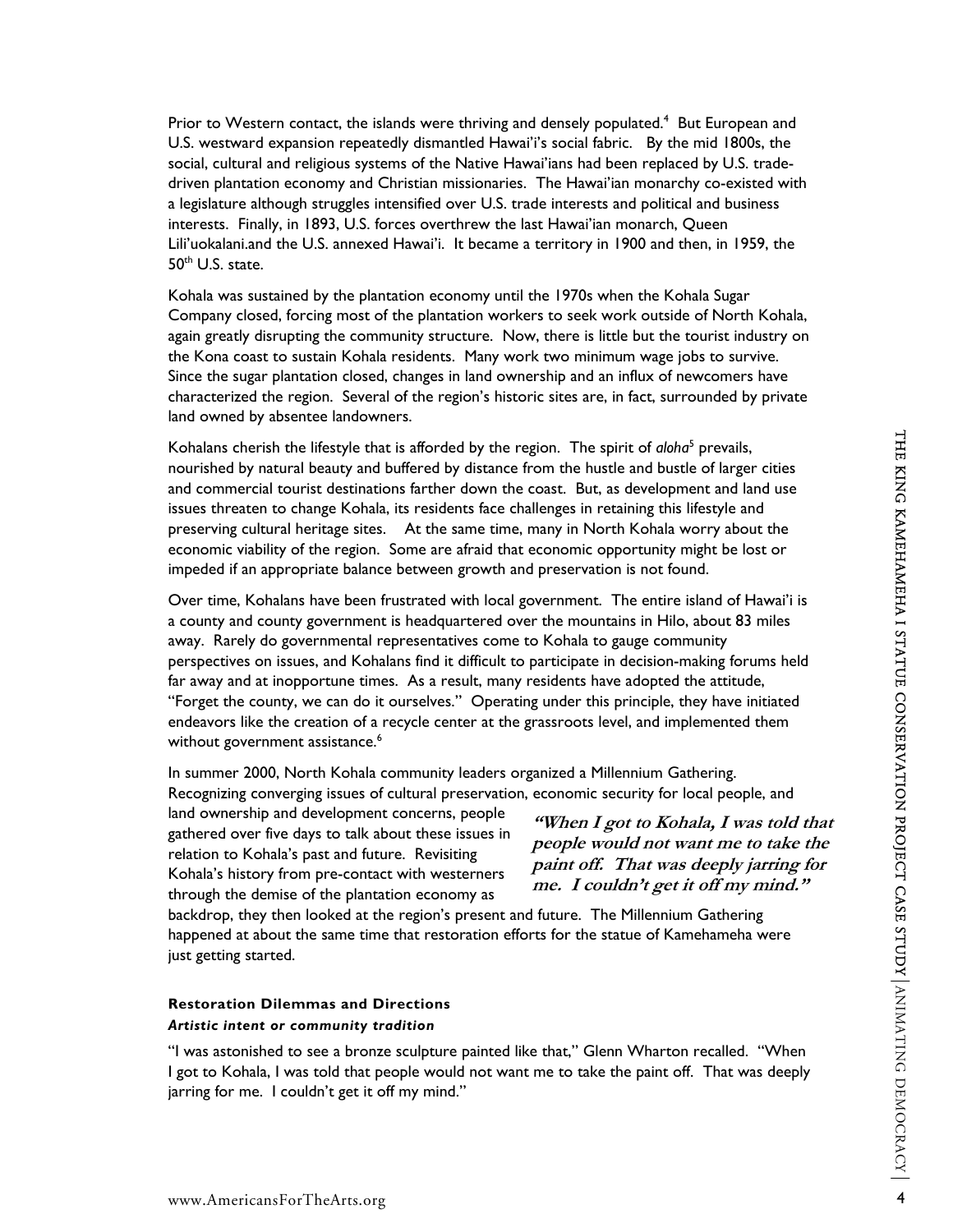After completing the condition assessment, Wharton wrote his proposal describing the necessary treatment and outlining the question to be answered—whether the statue should be brought back to the artist's originally intended bronze and gilding, or repainted in the tradition upheld by the community. From Wharton's experience, it was rare to find a community so connected to its past through a work of art. Ever conscious of the conservation field's ethical standard to restore as closely as possible to the artist's intentions, Wharton admits, "I was conflicted. ... I know the technical world. I don't necessarily know the cultural world."<sup>[7](#page-22-6)</sup> Even at this early point, realizing this unusual situation and the emotion linked to the statue, he stressed in his proposal that the people of Kohala should be involved in the decision about how to conserve the statue.

### *Whose responsibility?*

Research through a somewhat murky bureaucracy revealed that while the sculpture is owned by the State of Hawai'i, it is not part of any agency's official inventory list. Therefore, there was no official avenue or provision for care and maintenance of the sculpture. Unofficially, the King Kamehameha Celebration Commission, a semiautonomous state agency in Honolulu that oversees Kamehameha Day celebrations there, claimed jurisdiction over the statue. But it had not in recent times made any site visits to assess the statue's condition.

When it was apparent that no state or city agency was willing or able to move forward, Wharton approached the Hawai'i Community Foundation for support and recommendations for a nonprofit organization that could serve as an umbrella for fundraising. The foundation recommended the Hawai'i Alliance for Arts Education (HAAE).<sup>8</sup> Because it worked statewide and was experienced in community cultural work through its work in schools, the Alliance might be the most suited partner.

In 1996, the first time the Alliance board of directors considered a request to help, it had to decline due to a variety of circumstances. Two years later, Save Outdoor Sculpture! (SOS!), a national conservation project, contacted Wharton inviting recommendations for projects that could benefit from SOS! funds.<sup>[9](#page-22-8)</sup> Wharton asked Kealoha Sugiyama if the community would want the Kamehameha statue to be considered. With this question, the process was put in motion. Sometime later, HAAE received a call asking if it would accept a national SOS! grant to restore Kohala's Kamehameha sculpture. The HAAE Board was a different group of people this time, including several individuals who were half or part-Hawai'ian. They considered the project in depth and investigated the cultural appropriateness and protocol involved in treating this project properly. After careful consideration, the Board agreed to accept the SOS! grant and help coordinate the project.

### *Assembling local leaders*

The Hawai'i Alliance for Arts Education stepped up to enable the restoration project to move forward, providing fiscal sponsorship and critical fundraising. The Alliance began seeking matching funds to cover the \$75,000 restoration, securing support from the Hawai'i Community Foundation, Atherton Foundation, Getty Trust, and National Center for Preservation Technology and Training.

Marilyn Cristofori, HAAE's executive director, and Glenn Wharton knew that fundraising was not the only responsibility; they would need to work very closely with local people to discuss difference of opinion around the question—to paint or to gild—and, according to the mission of SOS!, to train a corps of local people to monitor the condition of the statue once restored and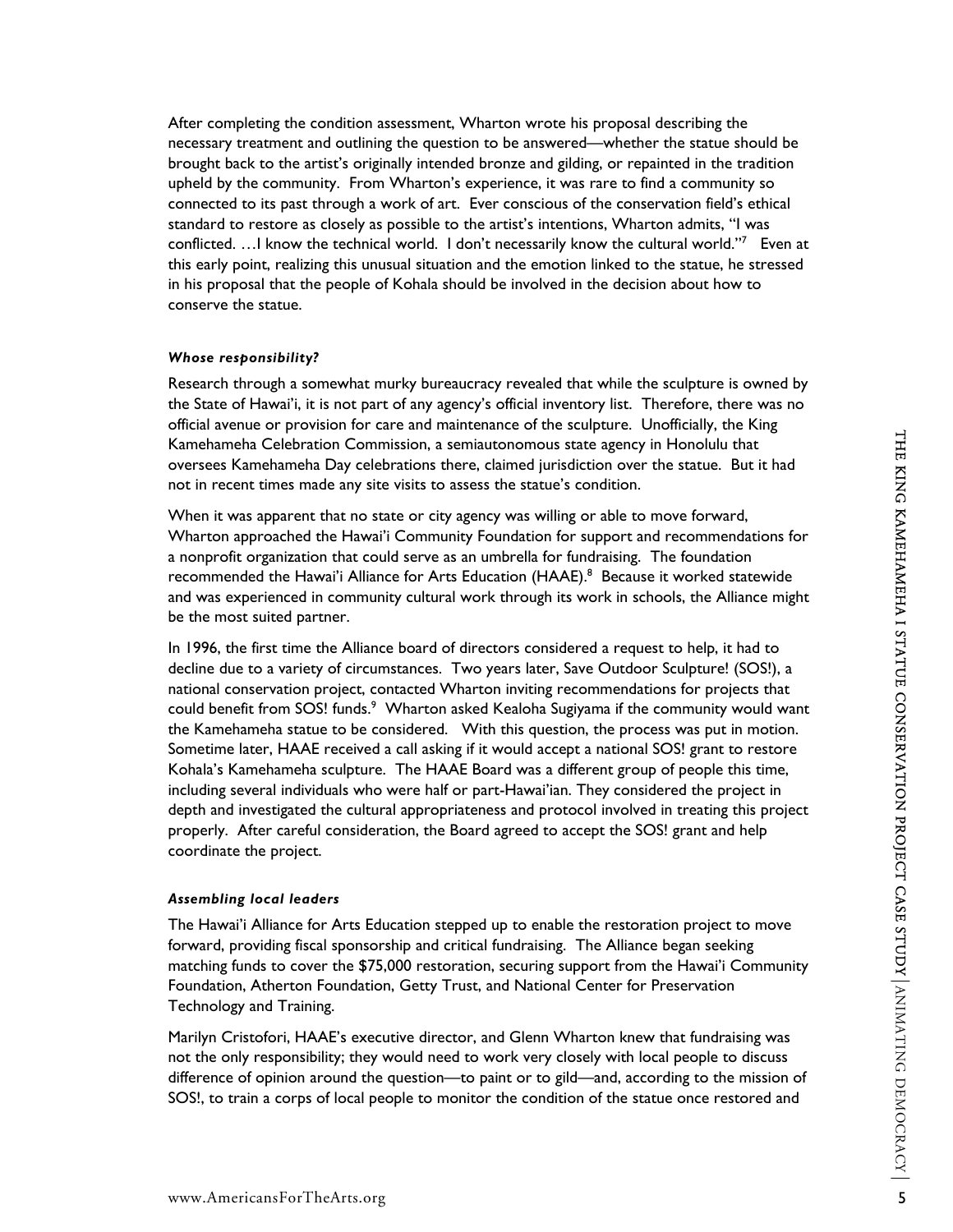provide ongoing maintenance. In the summer and fall of 1999, they met with Kohala community leaders to design a program to enable community members to become involved in the restoration. They formed a local committee that would guide the design of public discussion about restoration options, cultural activities, and the actual restoration. They already knew Kealoha Sugiyama and believed the Kohala Hawai'ian Civic Club, of which Sugiyama was vicepresident, should be a partner. The Kohala Kamehameha Celebration Committee, which plans the annual Kamehameha Day ceremonies, parade, and activities, was also a natural organization to provide local leadership. Several people from this committee signed on to help guide and assist with the restoration project, including Sharon Hayden, a 30-year island resident, organizer, and property manager; Raylene Ha'alelea Lancaster, community leader, president of the Hawai'ian Civic Club, and hula master; and Nani Svendsen, a lifelong resident, organizer, and small business owner. Lei Ahsing, program coordinator at the Hawai'i Alliance for Arts Education, worked with them to coordinate the local cultural and "public dialogue" activity in the schools as well as some in the broader community.

#### **Linking to Animating Democracy**

In fall 1999, at the same time as key project planning was underway, the Alliance become aware of Animating Democracy. This was a chance to gain support for planned school- and community-based programs that would engage young people in Kamehameha's history, to continue HAAE's efforts to enhance understanding of cultural traditions, *and* to generate public conversation about the restoration. Animating Democracy also offered an opportunity to connect the project to the larger issues of cultural preservation and the future of Kohala. The Alliance pursued Animating Democracy support, stating, "The aesthetic appearance of the sculpture is deeply intertwined with issues of cultural identity, control of public spaces and monuments, and the ways in which historic preservation impacts future growth and economic survival."

The Animating Democracy grant was awarded in the summer of 2000. By that time, school and community activities were well underway. The final decision about how to restore the statue was slated for late fall 2000. The following chronicle of the project's key activities consequently begins about a year *before* Animating Democracy support was awarded. (See the Timeline sidebar for an overview of the project's evolution.)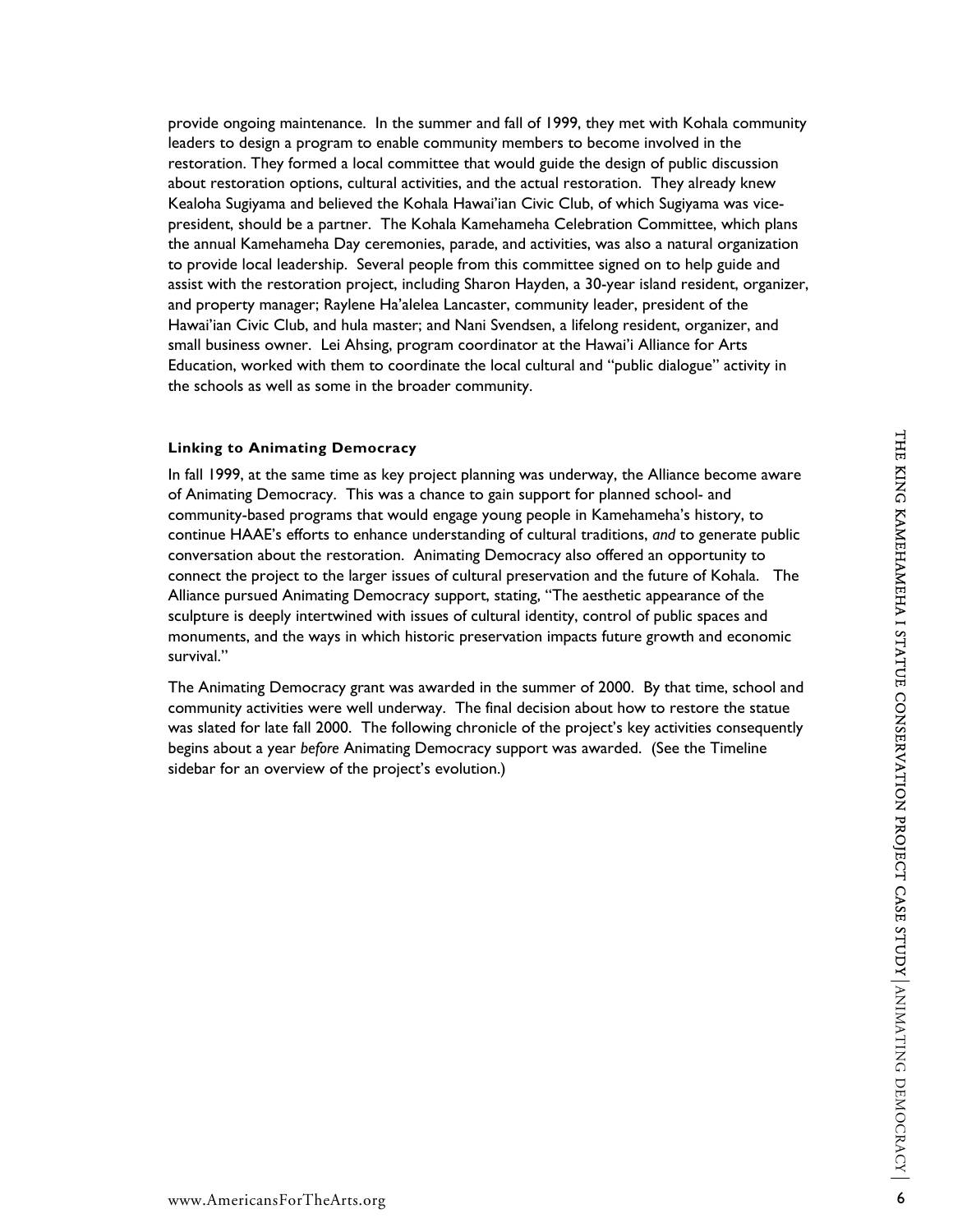#### **KAMEHAMEHA STATUE RESTORATION PROJECT OVERVIEW**

| Initial statue condition assessment by conservator (Glenn Wharton)             | 1996                    |
|--------------------------------------------------------------------------------|-------------------------|
| SOS! grant award and HAAE brought on board                                     | 1998                    |
| Conservator's community research phase                                         | 1998 - 99               |
| Millennium Gathering                                                           | <b>July 2000</b>        |
| Community leaders plan cultural programs and public conversation activities    | July 1999- January 2000 |
| Notification of Animating Democracy opportunity                                | fall 1999               |
| Hula ki'i programs with kumu John Lake                                         | February - June 2000    |
| Animating Democracy proposal made                                              | May 2000                |
| Animating Democracy grant awarded                                              | <b>July 2000</b>        |
| Planning for fall school & community activities and final restoration decision | July - August 2000      |
| School and Community Workshops                                                 | Sept - December 2000    |
| Opinion ballot                                                                 | December 2000           |
| Preparation of conservation materials                                          | January - March 2001    |
| Restoration of the sculpture is performed                                      | March - May 2001        |
| Train community members in maintenance techniques                              | June 2001               |
| Re-dedication celebrations                                                     | June 10 - 11, 2001      |
|                                                                                |                         |

### **THE PROJECT**

#### **Goals**

The project took shape with multiple community-centered goals. First and foremost was to treat, stabilize, and restore the statue based on the community's decision about whether to paint or gild it. This would also include documenting the restoration and training local community members to effectively maintain the sculpture into the future. Local organizers hoped that

school and community-based activities including dialogue about the preservation of the sculpture and cultural traditions—would engage a large cross-section of the community. They envisioned young people and adults expanding

**The Kamehameha statue restoration would serve as a model for incorporating public concerns and decision-making into conservation processes.** 

their knowledge of the Hawai'ian past, as well as gaining better understanding of options for preserving their cultural heritage. This dialogue would inform a final decision about which restoration path to follow.

A second goal was to help people see the link between traditional arts, heritage preservation, and community identity, and the relationship between these things and future regional development. The Kamehameha statue restoration would serve as a model for incorporating public concerns and decision-making into conservation processes.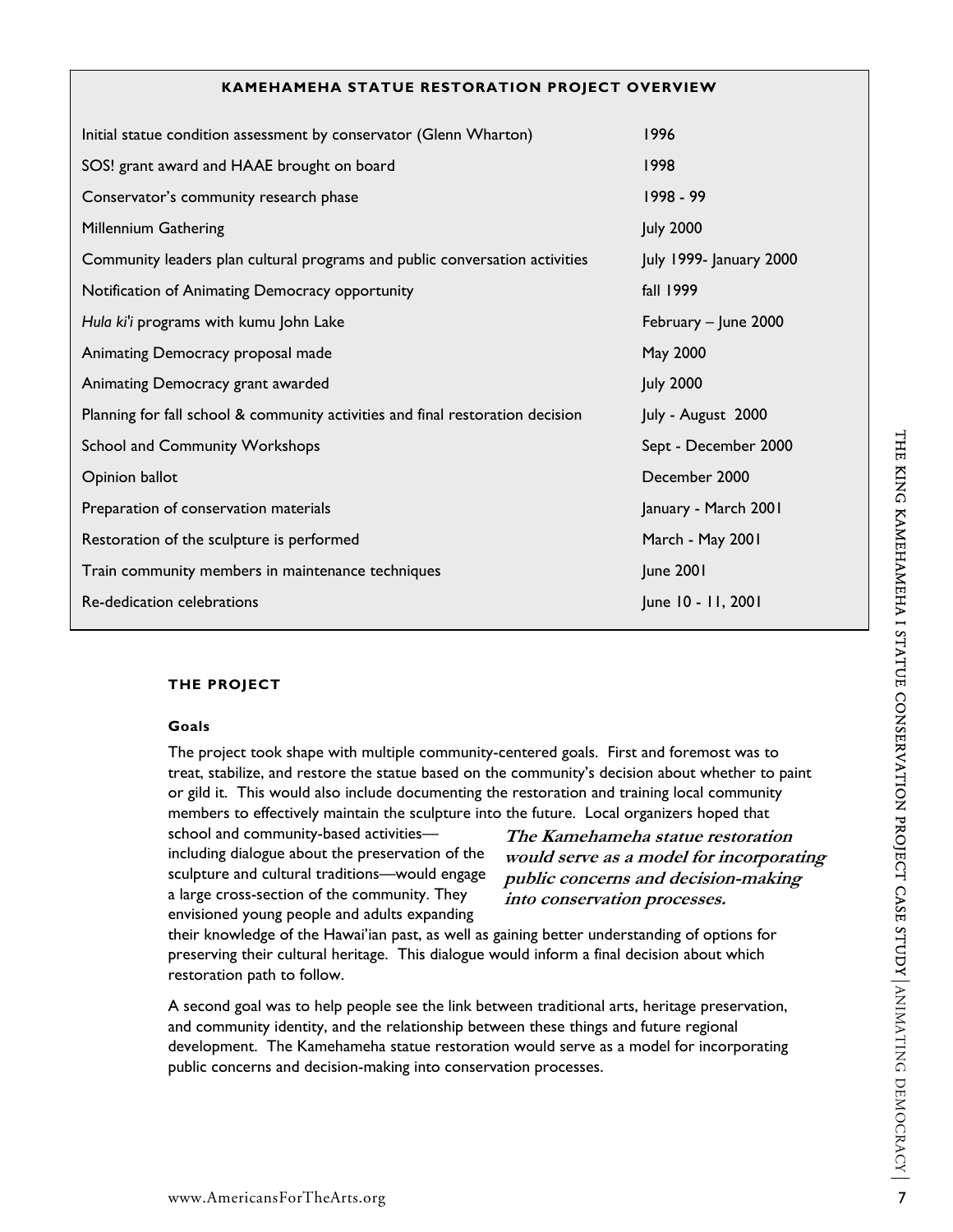The Alliance hoped that, as a byproduct of the project, students and community members would recognize arts education and arts in education as valuable contributors to public life.<sup>10</sup> Glenn Wharton saw that this project would challenge authority usually invested in the conservator. He used it as an opportunity to explore a "participatory conservation" model, in which conservation authority is shared, giving others a seat at the table. This involved using civic dialogue in the conservation process. As Wharton describes it, "The 'conservation moment' in an object's life is a moment in which public attention can be drawn to explore relationships between community and their material heritage. This leads to social empowerment, as communities take on conservation decision-making, and choosing how to represent their past through conservation intervention."

#### **Talk Story**

While the Alliance and local organizers conceived a range of cultural activities and community forums so that everyone from pre-schoolers to elders would have a way to engage with the project, they did so knowing that "talk story" would naturally propel the community's decision about how to restore the sculpture.

In Hawai'ian culture, it is unwritten but understood among long-time and native residents that the decision-making process is based on a Hawai'ian kind of conversation called "talk story," a culture of *'ae like* (consensus), and respect for the wisdom and approval of the *kupuna*. Project organizers and community members consistently pointed out the significance within the project of talk story. Hawai'ians recognize talk story as one of the few cultural traditions that did not die out when western ways supplanted most others. Talk story is defined as "a complex art

consisting of recalled personal events, parts of legends, joking, verbal play and ordinary conversation. …people often talk story as a means of searching for and recognizing shared feelings."<sup>11</sup>

**"We knew that talk story, along with other traditional community sharing activities, would be the only way to ensure a full and active community participation in this project."** 

 "We found it difficult to describe talk story fully to our colleagues on the mainland," Marilyn Cristofori wrote in HAAE's final report. "Yet, we knew that talk story, along

with other traditional community sharing activities, would be the only way to ensure a full and active community participation in this project. Talk story is informal and usually occurs during the course of daily activities, such as grocery shopping, doing laundry, before and after formal events, or at other social occasions. Although the content may appear to be inconsequential or everyday, there is an important exchange of information and significant communication that occurs along with the words, the body behavior, the relaxation (or not) of the participants, and a myriad of other subtle cues."

Talk story naturally occurred all over Kohala, sometimes energized by restoration-related cultural events and meetings, sometimes by newspaper articles, and sometimes simply on its own momentum.

### **Beginning One to One**

From July 1999 to January 2000, the Alliance and Wharton worked with community partners to plan community and school-based activities that would gauge community sentiments on the restoration question. Wharton was thinking about the restoration task ahead, but also planned to write about the project as part of his work on a doctoral degree and for dissemination to the conservation field as well. Coming from the mainland and wearing these hats, he was highly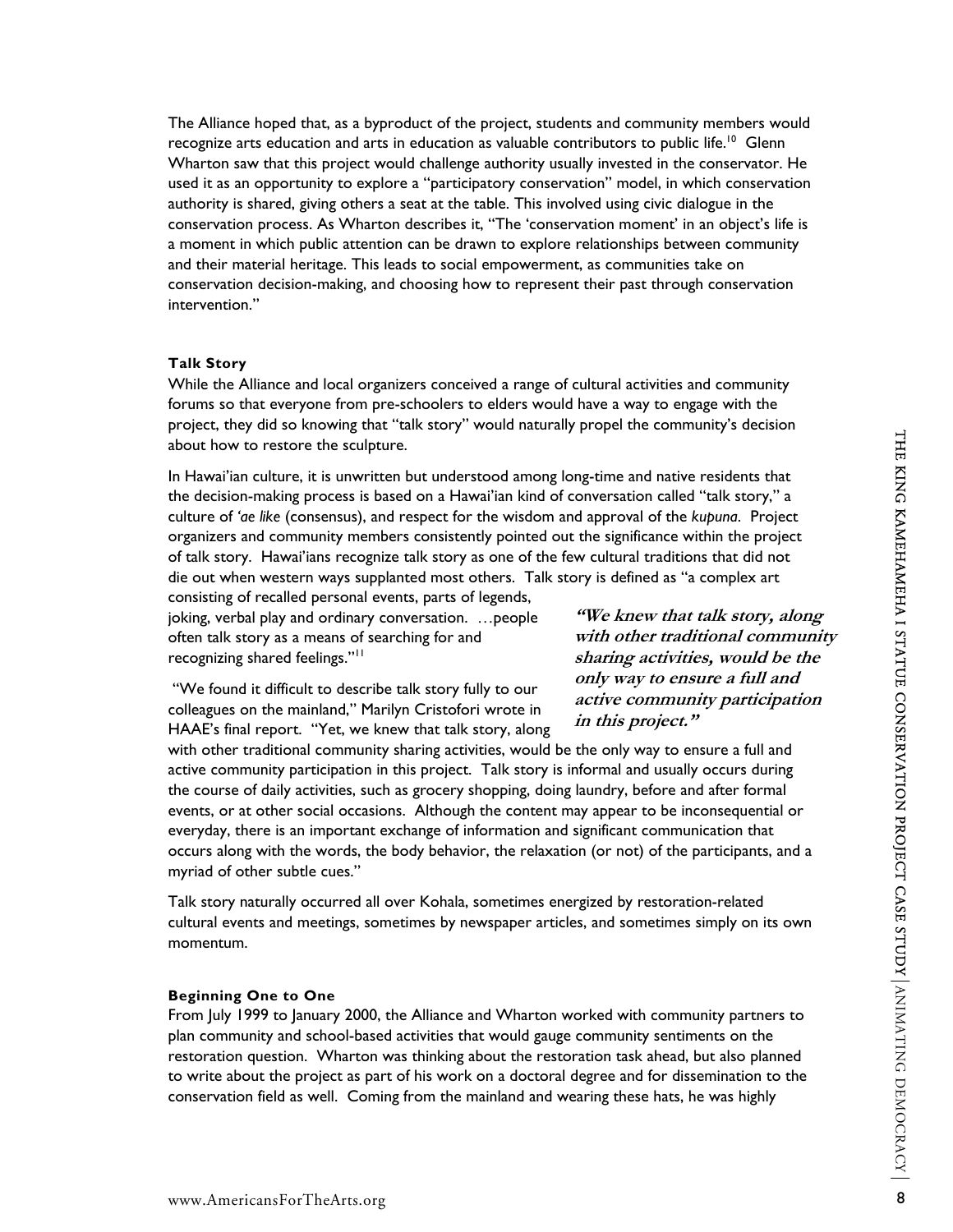aware that he was perceived as an outsider or "*haole*."<sup>12</sup> Raylene Lancaster affirmed the island's view of outsiders. "People come over with the desire to help. That's wonderful. But sometimes the desire of the community gets pushed to the side."<sup>13</sup> Wharton asked his local partners how best to enter this community and was warned that you can't just come and call a meeting. "If you call a meeting, only the *haoles* will show up. The only way is one-to-one."

Wharton made eight lengthy visits to North Kohala over a thirty-four month period. He conducted repeated interviews with 50 people, meeting mostly with Native Hawai'ians and longtime residents. First he was introduced by the project's local partners, then one person led him to another. He collected biographical information, explored views about Kohala's past, present and future, and asked people about their knowledge of the history of Kamehameha, the man and the statue. He was keenly interested in people's "personal relationships with the sculpture" and public memory of the Native Hawai'ian past in the context of the multicultural present. The sculpture of Kamehameha posed as a Roman emperor was a perfect window into this cultural hybridity. He asked, "What is the statue saying with the gesture? What, to you, is the symbolic meaning of paint or gold leaf?" He invited opinion about how the decision should be made, and who should make it. Often, conversation would gravitate from representing Kohala's past to

**Conversations rippled throughout the community as people talked with friends and neighbors about their connections with Wharton.** 

current issues of development, the encroaching tourist industry, and Kohala's future.

Wharton discovered that, although there was strong sentiment to continue painting the statue, there were many who favored gilding. Some felt that gold was beautiful, symbolic of royalty, and would best honor the king in addition to respecting the artist's intent. Some Asian American residents recalled traditions of honoring bronze Buddhas

with offerings of gold leaf. Others, like Kapa'au store-owner Shiro Takata, felt the statue should be like the other casts in Honolulu and Hilo. A wealthy newcomer to the island had offered to support the cost of restoring the statue if it could be guaranteed the original bronze and gold finish.

Through these interviews, Wharton also learned a great deal about Kohala and became sensitized to the cultural norms of the place. Listening with respect and openness, and gently reinforcing that there was no predetermined outcome, Wharton earned the trust of the people of the island. Conversations rippled throughout the community as people talked with friends and neighbors about their connections with Wharton. Emma Glory, president of Kohala's Senior Citizens Club later confided to Wharton: "Initially, especially the Hawai'ians here in Kohala, got very suspicious of fair skinned blue eyed people, and when you were visible in coming to Kohala, everyone said 'don't tell him any stories' … (but) you related so well in Kohala that's why we now say 'Hey Glenn'—it feels like you have been here with us forever."

#### **Engaging Students and Community Members**

#### *Hula ki'i*

The Hawai'i Alliance is dedicated to honoring traditional cultural values and adapting them for the future well-being of Hawai'i's citizens. It had resurrected the nearly lost art of *hula ki'i* as a

centerpiece of its community-based family arts program. *Hula ki'i* was banned by missionaries and western colonialists at the end of the 19<sup>th</sup> century although it existed underground, maintained by a few *kumu* (master) hula in rural areas. For this project,

**"In Hawai'ian history, hula was sometimes a form of communication for messages that otherwise could not be expressed publicly or directly."**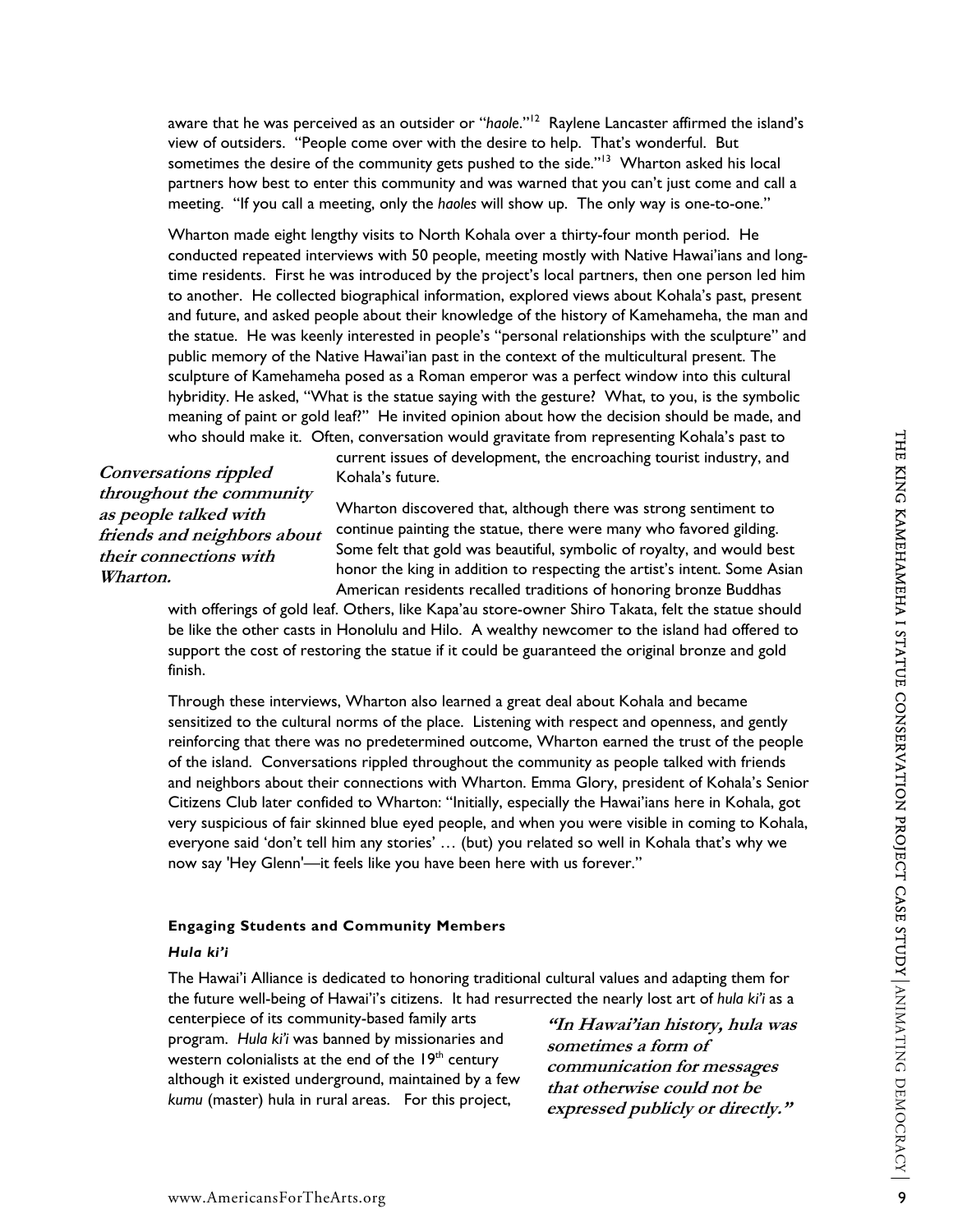*hula ki'i* workshops and performance were central to the cultural experience that engaged people in education about the history and future of Kohala.

In the traditional image dance form of *hula ki'i*, *ki'i* (puppet characters) express all manner of human behavior through drama, movement, humor and song. *Ki'i* may perform alone or with humans and do hulas or plays, sometimes interacting with spectators. As a form, it was performed in the oral tradition of Hawai'ian culture. Kumu hula Lancaster revealed further that, "In Hawai'ian history, hula was sometimes a form of communication for messages that otherwise could not be expressed publicly or directly. Many layers could be added to the story. A *hula ki'i*



Kumu John Lake instructs children in hula ki'i as kumu Raylene Lancaster looks on.

might look wonderful and funny to the outside, but there may be a very serious message."

During the spring of 2000 kumu hula Keola John Lake worked with Lancaster and her *halau hula* (school) to share throughout the area an original *hula ki'i* that he created. Lake is regarded as one of the most knowledgeable and important leaders in the renaissance of Hawai'ian cultural traditions. His *hula ki'i* focused specifically on the history of the sculpture. With Kumu Lake, school children and community members created puppet characters and learned the chants and hula that accompany the story. While making the puppets, people talked about ancestry and skin tone. Lancaster explains that, "Most people in Hawai'i are a combination of skin tones, so in painting the faces of the *ki'i*, we spent time talking about skin color. Sometimes puppets would have multiple layers of skin paint to reflect the different skin tones in a family. The eyes are also

important [in Hawai'ian culture] and we would ask in the making of the puppets, 'What do the eyes see? What do the eyes learn?'"

The *hula ki'i* workshops provided a direct cultural context for conversation about history and cultural traditions and the value of preserving them. Lancaster summarized, "As the community of Kohala evolves, it must keep its history alive. Inevitable as change is, the community has a better chance of fostering good health, economic well being, and stability if the community remembers its past."

At the culmination of the project, Raylene Lancaster created another *hula ki'i* about the statue restoration that was performed by North Kohala residents as part of the statue rededication ceremonies.

#### *Community meetings*

Wharton made presentations to community groups of all kinds to share his knowledge in a way that would help people come to an informed opinion on whether to paint or gild. When asked if

he always remained neutral about his opinion as to which restoration approach, Wharton revealed, "It was a delicate dance. I was an outsider. …People always said, 'Glenn, you're the expert, what do you

**''The interest that the project sparked in the community was cultural rather than overtly political."** 

think?' I decided at a certain point not to be invisible. …I could contribute technical and financial information. But I had to be real sensitive. I also knew I couldn't bring cultural opinion to the table."

The restoration question was largely the focus of community discussions and, according to Wharton, occasionally led in an informal way to larger issues of cultural preservation, how young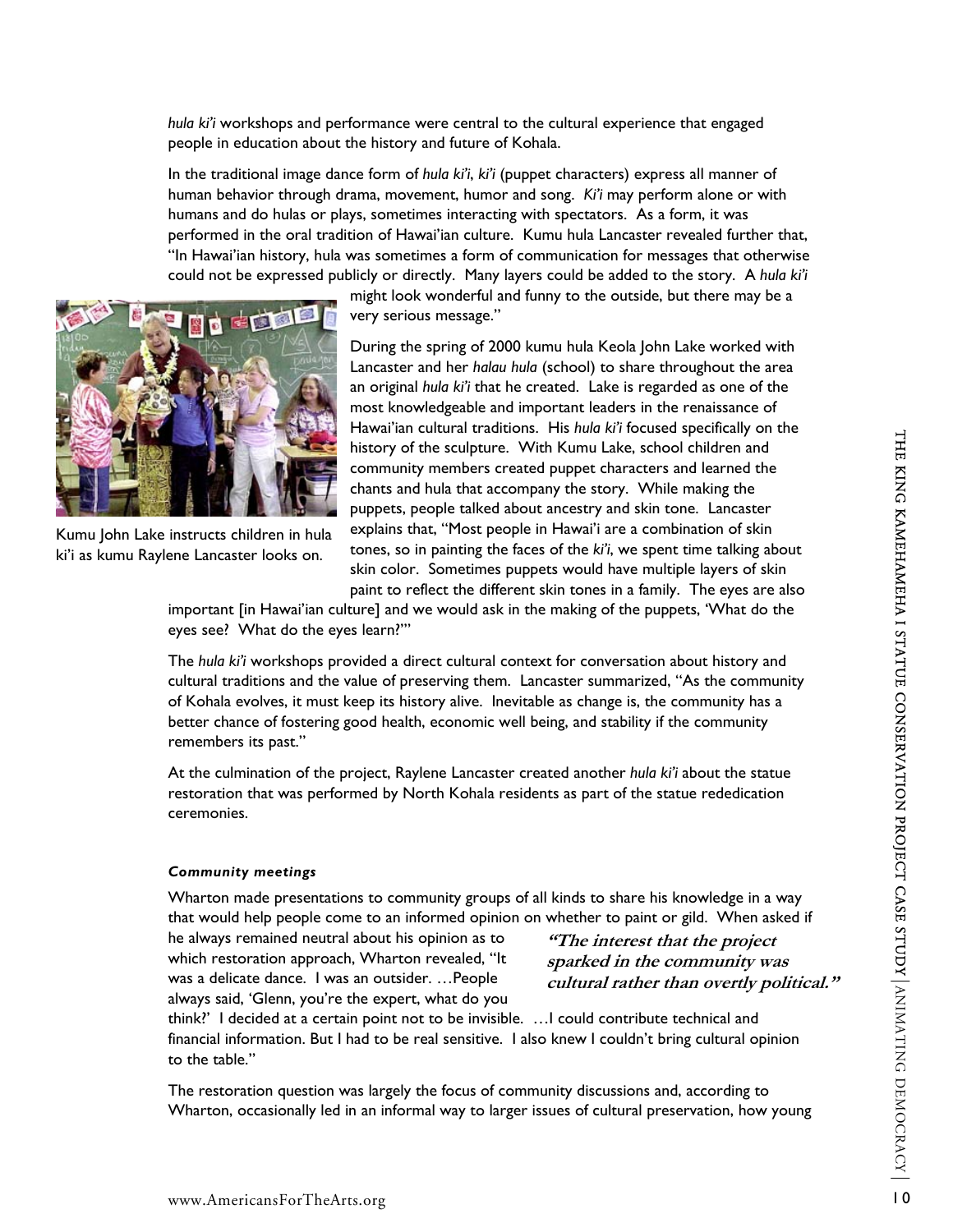people were more and more disengaged from Hawai'ian traditions, and Kohala's future. He reflects:

The interest that the project sparked in the community was cultural rather than overtly political. The dialogue that I was involved in usually did not move to issues of Hawai'ian sovereignty, nationalism, or environmental degradation. At first this surprised me. In thinking about it, I believe that this is because, embedded in the sculpture are notions of cultural assimilation. The image represents a 19th century attempt to link Hawai'ian nationalism with European royalty and heroic classical traditions, which has different resonance today. If it had been a ki'i (Native Hawai'ian sculptural image) or a Hawai'ian "separatist" image, I believe that the dialogue would have gone straight to issues of repatriation, cultural ownership, and Hawai'ian nationalism.

# *School-based projects*

Wharton joined with Keola John Lake and Raylene Ha'alelea Lancaster to make presentations to more than 500 students in the Kohala schools about the statue and its restoration. In addition, the Alliance found enthusiastic support from high school art teacher Margaret Hoy and civics teacher Fern White. Hoy conceived several project-based learning activities to introduce or deepen high school students' knowledge of the statue and its history. One group of students did photographic documentation of the statue before and after restoration. As a community service project for a civics class that Hoy also taught, students created a tile mural for an outside wall of the Kohala Hospital, featuring an image of the Kamehameha statue sunken at the bottom of the ocean, surrounded by underwater fish and flora.



High School students debate whether to paint or gild the statue at a community forum.

With another class that was following trends in western art, Hoy developed a project she saw as somewhat riskier. Students were selecting and recreating notable paintings in western art as a way to construct a timeline and be exposed to various eras and developments. At a certain point, she saw it could be interesting to integrate into the paintings the image of the Kamehameha statue. "I was worried that someone would come in, one of the *kupuna*, and say, 'Now Margaret this is not appropriate for our king.' …I knew this was a most important thing in our community. I saw the painting project as a way we were honoring Kamehameha. We were

**"…The fact that they argued their points from the point of view opposite their own…helped them to stretch past their own feelings and opinions to understand the nature of debate and dialogue."** 

distinguishing him in really high ranks." But the project was well received. It was displayed, along with others, at the King Kamehameha Day festivities.

Fern White, also the high school debate club advisor, saw an opportunity for the debate club

to address the paint or gild question and to bring together community people who held different opinions for exchange with the students and each other. Informed by Wharton about the implications of each choice, students took up the question in a public forum. Debate team student leader and moderator Daniel Otake said, "We weren't necessarily trying to make one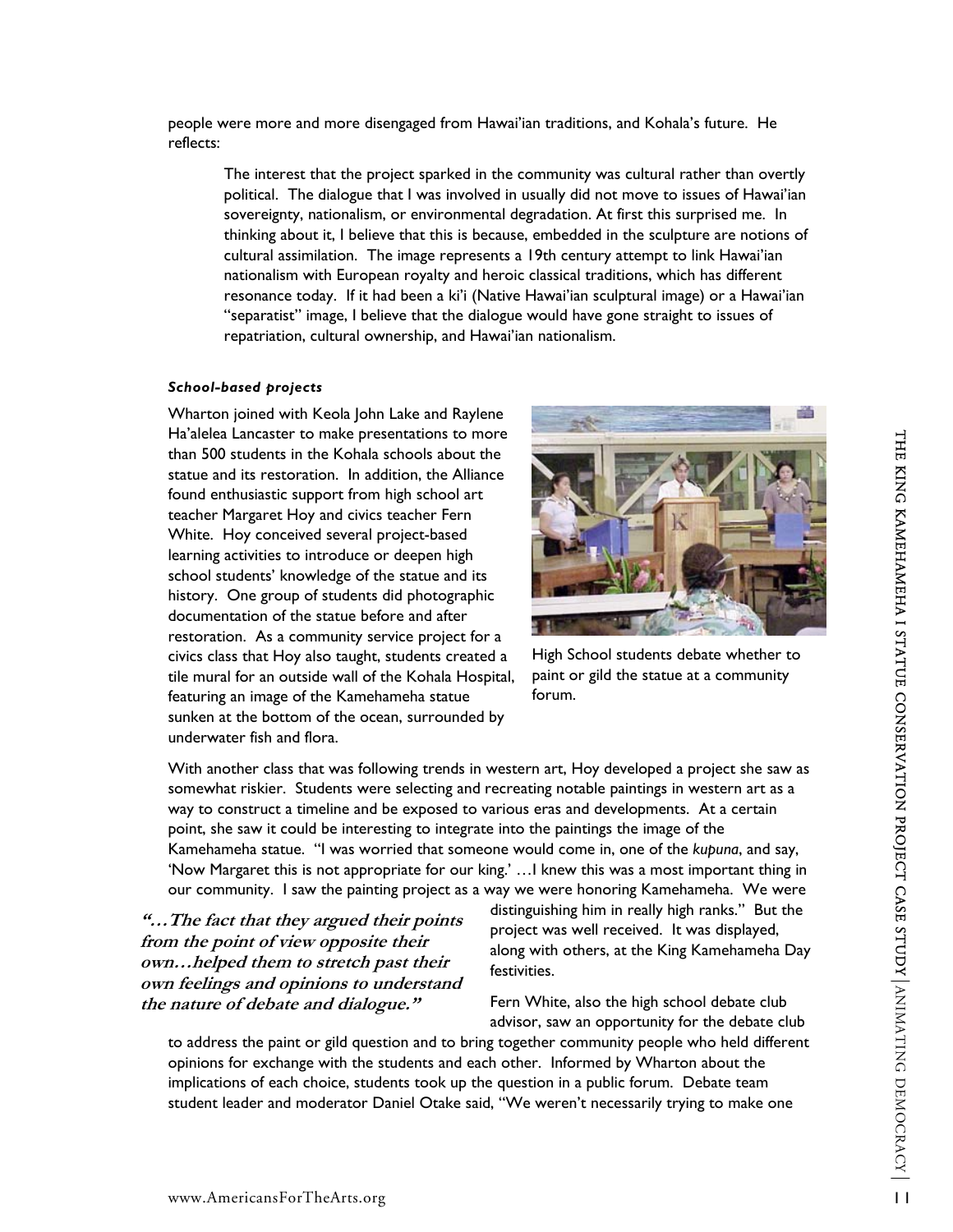argument superior to the other in our presentation. We were just trying to give the presentation in an objective manner." Sharon Hayden reflected, "Our students put tremendous effort and energy into their debate. …The fact that they argued their points from the point of view opposite their own, was a great lesson for all and helped them to stretch past their own feelings and opinions to understand the nature of debate and dialogue."

The debate culminated the succession of community gatherings. A hundred people came out in support of their youth and to voice their views as follow up to the debate.

#### **To Paint or Gild – The Community Decides**

#### *The opinion poll*

Throughout these many community activities, community conversations also focused on who should finally make the decision about whether to paint or gild and how that decision would be made. The restoration committee weighed Hawai'ian decision-making models, including consulting *kupuna*, engaging in *ho'oponopono* (a form of negotiation used traditional to resolve conflict), and western democratic voting. The restoration committee finally decided that the restoration question would be answered by an opinion poll. "I was shocked that they would use a ballot process," Wharton recalls, imagining instead that consensus would be reached in a more organic Hawai'ian way and in consultation with *kupuna*. "I guess they thought of this as a democracy, and you can't go back. The committee was ready to accept the decision that would come out of the ballot process. At the time, I wasn't sure which way a vote would go." Some on the committee, and Wharton, wondered what would happen if the community voted in favor of gilding.



Sharon Hayden collects opinion ballots from the post office.

Wharton urged that there be more than just the ballot. He wrote a two-page memo to the committee, proposing that representatives of several local groups consider the ballot results and make a decision based on the previous year's worth of discussions and activities. This decision would then be presented to *kupuna*. The committee agreed.

In November 2000, following the high school debate and community forum, North Kohala's 1,800 residents received a ballot in their postal boxes. They were instructed to mark their opinion—to paint or to gild—and return it to the Kapa'au post office. By this time, almost everyone living in North Kohala had had contact with restoration-related activities and/or had read numerous articles and editorials in the local newspapers. The 71 percent vote "to paint" came as no surprise, although organizers were disappointed at only a 10 percent response rate. They surmise that the previous year's activities had generated so much "talk story" that community members knew the overwhelming sentiment to paint would prevail. Wharton agreed, "The process had already done its work."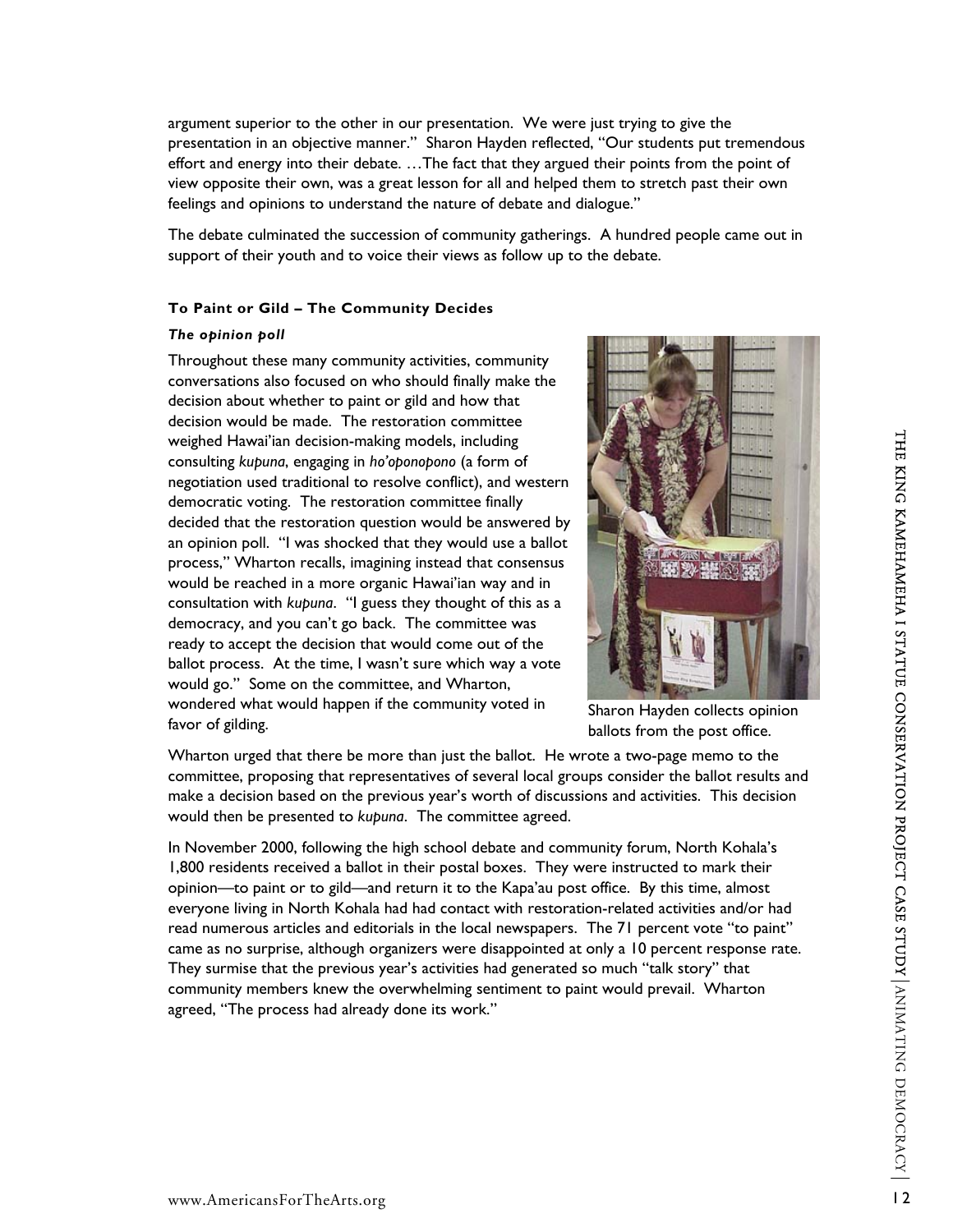#### *Deciding specifics*

Yet to be decided were specific choices about treatment and paint color. Skin color was a fundamental decision because of a desire to be true to the person of Kamehameha and a desire to reclaim the statue as a symbol of cultural pride and self-determination. At this point, Wharton and local organizers involved *kupuna*, high school student Daniel Otake, representatives of the S enior Citizens Club, the Royal Order of Kamehameha (a men's club whose members can trace their lineage to Hawai'i 's kings), and the Ka'ahumanu Socity (an association of



Glenn Wharton restoring the King Kamehameha Statue.

Hawai'ian women), along with the core partner groups—the Hawai'ian Civic Club, Kam ehameha Day Celebration Committee, and Lancaster's *halau hula*. Glenn Wharton wrote:

Following the public vote, I conducted a number of meetings with a committee of community leaders and kupuna (elders). We literally compared different peoples' skin to color chips for paint selection, which inevitably led to discussions of "what is a Hawai'ian?" and "what is a Hawai'ian skin tone?" These questions were particularly charged within this multicultural context, where very few people are pure Hawai'ian. The committee selected a medium-dark brown color, based on a variety of responses. An article that was co-written by committee members for the local paper stated: 'The skin tone was selected to represent Kamehameha, whose mother was Keakea Hawai'ian (light skin), and whose father had darker skin.' It went on to say: 'The red on the Ka`ei kapu o Liloa (sash of Liloa) was matched to a feather from the Hawai'ian honey-creeper i'iwi. The yellow on the 'ahu 'ula (feather cloak), mahiole (helmet), and ka'ei (sash) was matched to feathers from the o'o bird. The interior of the kihei is tan representing the woven cordage that supports the feathers, and the top section of the base is brown, representing the earth upon which Kamehameha stood.' Some committee members wanted the base to be painted black representing lava, but others insisted that Pele (the goddess of volcanoes) is not worshipped in the northern part of the island.'

Also at hand was the question of whether or not to retain eyeballs that had been added in the 1970s. It was a sensitive issue because Hawai'ians affix important meaning to the eyes. Many said the future of Kohala is seen through the eyes of its leader. It was decided, with the blessing of *kupuna* Marie Solomon, that Kamehameha should keep his eyeballs.

#### **The Statue is Restored**

Over four weeks, in the spring of 2001, Wharton led the restoration and painting. He involved a team of community members, including Sugiyama, Hayden, Otake, and Nalani Cabrera, a descendent of Kamehameha and also a student leader of Lancaster's *halau hula*. Wharton recalls:

Our community activities that led to dialogue about the layered meanings embedded in the monument brought a large number of people to the work site during the conservation process. Every time I looked down from the scaffolding, there were local people (as well as tourists) watching our work. We often climbed down from the scaffolding to speak with classes from local schools; even the girl scouts showed up one day. In twenty years of work as a conservator, I have never experienced this sort of community engagement in preserving local cultural heritage.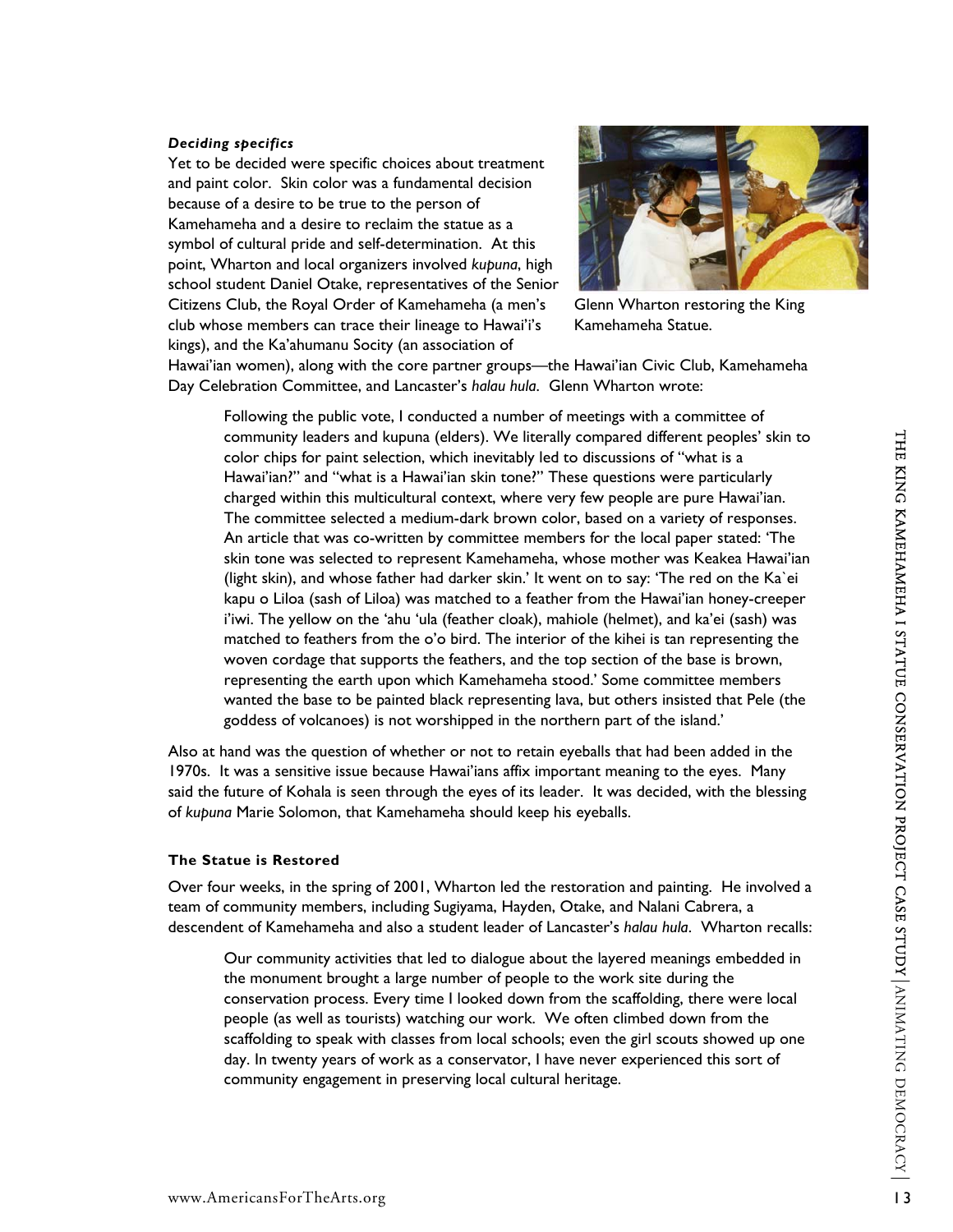Nalani Cabrera's connection to the statue was palpable. Cabrera revealed that the night before Wharton called to ask him to be part of the restoration team, he had a dream that someone would call on him and he did not know who it was. During the restoration, he avoided crossing its shadow and had reservations about working above the king's head. Wharton acknowledged that, "For me, [restoring the statue] is a really interesting job; for [Nalani], it's an act of devotion."



Kealoha Sugiyama (center) and others perform with bird puppets at the statue rededication.

### **Statue Rededication**

Everything happening at the Sunday ceremony was a consequence of years of research, desperate searches for funding, local debates and votes and then, following the results of the vote, more specific assignments and more specific research to ensure that before anyone touched the statue, that the procedures were appropriate, faithful to the history of Kapa'au's eight-foot treasure, and blessed with the town's approval.<sup>14</sup>

On June 10, 2001, North Kohala rededicated the newly-restored statue of Kamehameha. Ritual, blessings, ceremony, and remarks, lasted the entire morning. Wharton was recognized for his important contribution to the community. The *hula ki'i* lovingly created by Raylene Lancaster told the story of the restoration through a dialogue between children and *kupuna* and honored Wharton with a *ki'i* puppet in his image. He credited the Hawai'i Alliance, Hayden, Lancaster, and Nani Svendsen, for teaching him a whole different way of going about things in Hawai'i. He told the crowd of 300 that the project "changed the way I work."

The next day, Kumu John Lake returned to offer the opening prayer for King Kamehameha Day, followed by lei draping, music, hula and the equestrian *pa'u* princess parade, featuring horses and riders representing each of the Hawai'ian islands and decorated in their symbolic color and flora. In the afternoon, festivities continued at Kamehameha Park with food, performance and an exhibition of the school and community art projects on Kamehameha, as well as other traditional cultural exhibits and demonstrations.



Marilyn Cristofori (center) of the Hawai'i Alliance for Arts Education chats about community projects at rededication festivities.

### **Video Documentary**

Early in the project's planning, Marilyn Cristofori contacted filmmaker Mary (Tuti) Baker about the possibility of creating a documentary Endowment for the Arts, and the Atherton Family Foundation, as well as Animating Democracy. The half-hour documentary titled, statue, the range of community involvement in deciding restoration about the Kamehameha project and its many dimensions. Immediately drawn to the project because her family was originally from Kohala, Baker signed on. The team succeeded in arranging a partnership with Hawai'i Public Television and secured further support from the Independent Television Service and Pacific Islanders in Communications, the Charles Englehard Foundation, National *King Kamehameha I: A Legacy Renewed*, captures the history of the approach, the actual conservation process, and the celebrations at the rededication of the restored statue. It effectively follows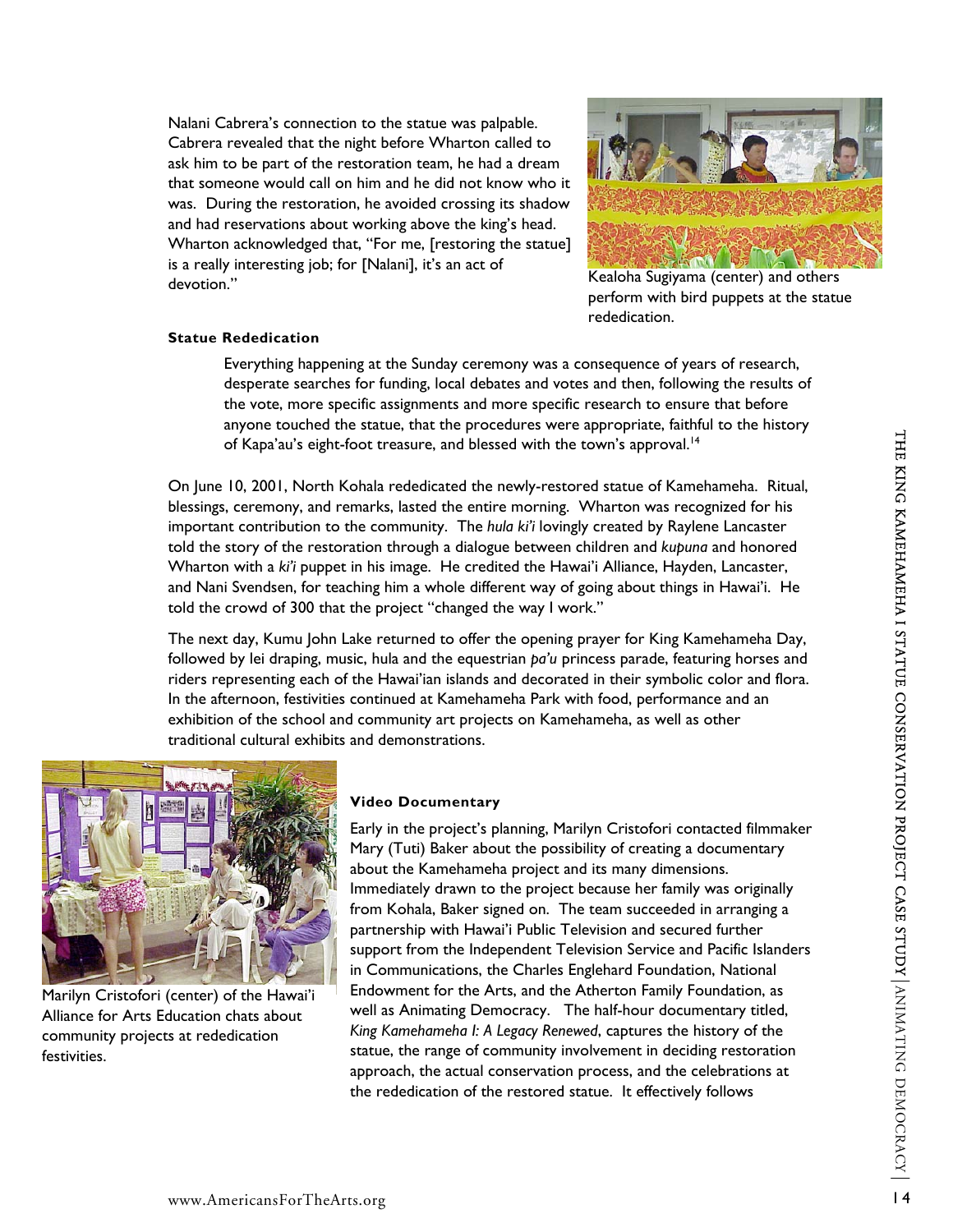Wharton's own critical self-examination of the way he conducts conservation work and how this project changed his thinking. The video also examines the dynamics of Kohala as a community to illuminate why this particular community has such a life-changing effect on Wharton. Local organizers Sharon Hayden, Raylene Lancaster, and Nani Svendsen see the sculpture and its conservation as one element of the ongoing work of leaders in the community to preserve Kohala 's cultural heritage and rural lifestyle while allowing for economic development to improve life for residents of the region.

Like Wharton, Baker and her filmmaking crew became regular visitors to the island as they planned and shot footage. Baker's own Hawai'ian roots and connection to Kohala allowed a comfort level for local



Kumu Raylene Lancaster performing hula ki'i on Kamehameha Day.

people to share their views on film. The finished documentary was premiered in Kohala just before Kamehameha Day was celebrated, a year following the rededication of the restored sculpture. Copies of the documentary were given to the Kohala School District, the library, and other educational and civic organizations in North Kohala Baker also created a training video to be used by community members trained by Wharton as a companion to the written manual for ongoing maintenance of the sculpture.

# **OUTCOMES**

The statue of Kamehameha was restored and the community's tradition of painting was upheld by community consensus. The project engaged almost everyone in the community, especially long-time residents and Native Hawai'ians who felt welcomed and respected by the open and culturally-grounded nature of the decision making process. Through this process, the sculpture was imbued with new layers of meaning and significance. What's more, citizens made connections between heritage preservation, cultural and community identity, and how their participation is critical to ensuring that these things are protected in the future as regional development efforts play out.

### **Cultural Regeneration and Community Empowerment**

As important as the [statue's] physical restoration, was the spiritual restoration of [its] history and significance in the souls of Kohala's residents.

—Chris Dunlap, North Hawai'i News, June 14, 2001

For many people of Kohala, at a most basic level, the restoration project led to greater knowledge and understanding of Hawai'ian history and culture. The many school- and community-based projects, the meetings, the final dedication ceremony and the exhibits introduced or reinforced Kohala's unique role in Hawai'i's history. *Hula ki'i* not only served to convey the history of King Kamehameha and the statue, but was itself reasserted as an important cultural form to be preserved.

At an even deeper level, the project effected what Glenn Wharton refers to as "cultural regeneration." Values embedded in Hawai'ian culture—connection to the environment, respect for ancestors, caring for each other—were strengthened as they were practiced and referenced throughout the project. New cultural meaning was constructed for the statue. Aesthetic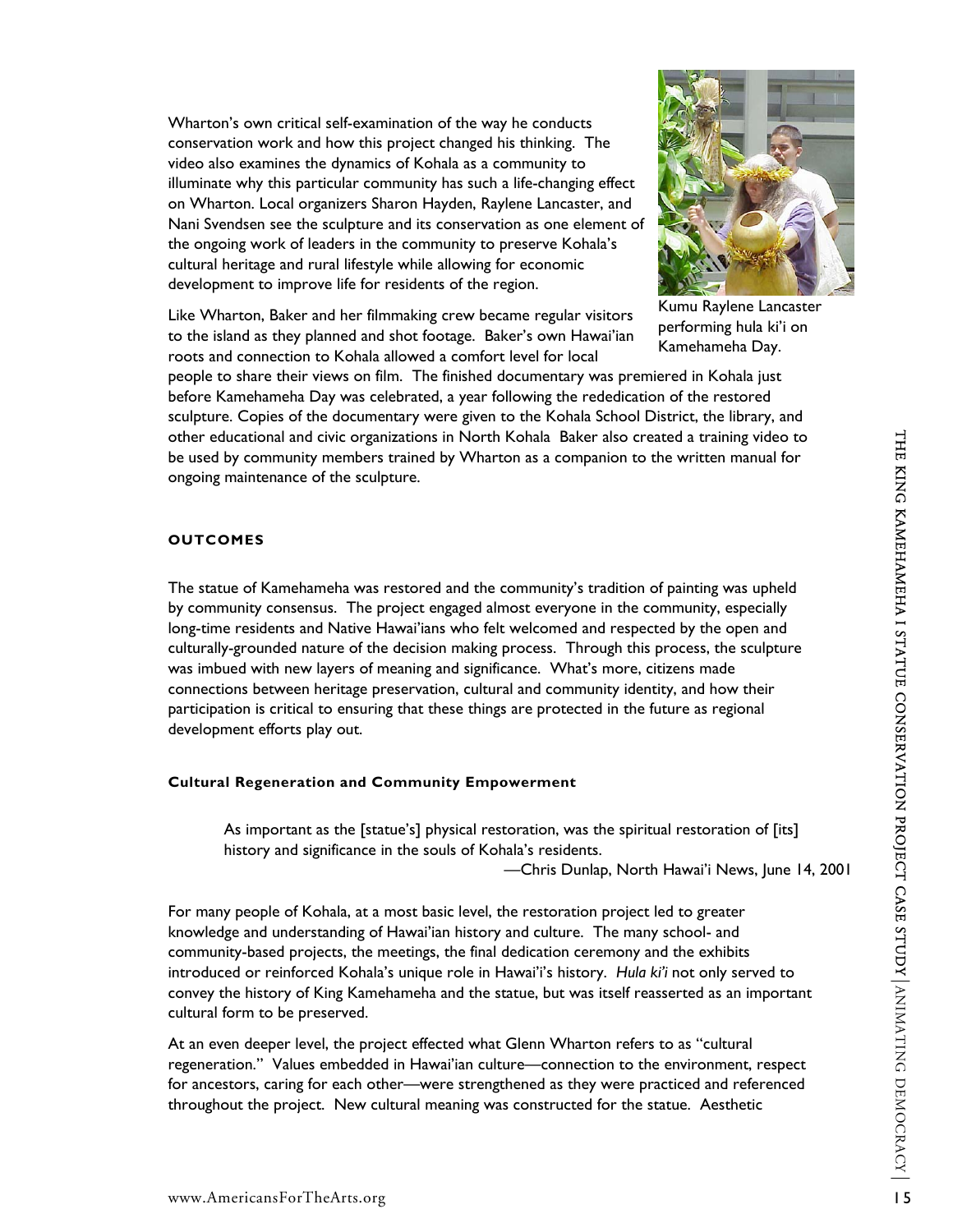choices—to paint or gild, skin and vestment colors, how to treat the eyes—held profound cultural significance for Hawai'ian community members. Negotiating skin tone for the statue was

**"This project was a high profile allegory for the saving of tradition and the inclusion of all in the process of making dec sions for i ourselves in a collective manner."** 

a deliberate act of self-representation, momentous given Hawai'ian history and because it was performed and sanctioned in the public sphere. The sculpture was inscribed with new civic meaning as well. It came to symbolize other heritage sites and cultural values that are endangered by potential development, and the role that citizens must play to preserve them.

Looking back on the Kamehameha restoration, Sharon Hayden summed it up this way: "This project was a high profile allegory for the saving of tradition and the inclusion of all in the process of making decisions for ourselves in a collective manner."

People participated who previously would not have come forward. Hayden observes, "People were engaged to participate at almost every level of our community, from preschool to high school to important Hawai'ian organizations. It was important that the request for people's opinions went out to the community. For many it was enough that you asked their opinion! We are still a small though diverse community and respect is still met with respect. Inclusion is a powerful tool for cooperation and movement." Native and long-term residents felt welcomed into the public process in large part because the statue and traditional cultural programs provided a comfortable and respectful forum. The combination of all the various cultural activities and public conversations kept the issues in the community's consciousness.

The project fostered a heightened sense of responsibility toward the statue, which has, in turn, helped people see their role in larger issues of cultural preservation in Kohala. Hayden continues, "Conversations addressed history, tradition, change and the 'face' of Kohala as we move into a new and very different future. Our citizens have been made aware of the recent sale of lands, for the first time in our history, and of the radical changes that we are on the threshold of. I believe that a feeling of ownership of our statue and our community has raised responsibility. …Including so many on some level—in decision making, asking opinion, in the education setting—empowered people, gave them the confidence to express themselves in other arenas such as the new general plan for our

County and the many development issues at hand."

Looking ahead, Fred Cochola, who played a key role in organizing and facilitating the earlier Millenium Gathering, believes that the level of local participation and empowerment fostered by the restoration project will have "spin-off effect and gain momentum." This momentum, he noted, was bolstered by recognition from national organizations, especially meaningful to Kohalans, who feel they are perceived on the fringes and receive little attention from state sources of support.

Built into the funding of the project **was the cost of insuring that the process—the discussions, the arguments for and against this or that detail—would be remembered and that the results of the project would be maintained in very respect.** 

> **, North Hawai'i News —Chris Dunlap, June 14, 2001**

#### **Pushing the Conservation Envelope**

The project pioneered a new approach to a participatory conservation that engaged and empowered the community. It not only challenged the field's ethical standard of honoring artists'original intent, but challenged who has the right to decide and how decisions are made.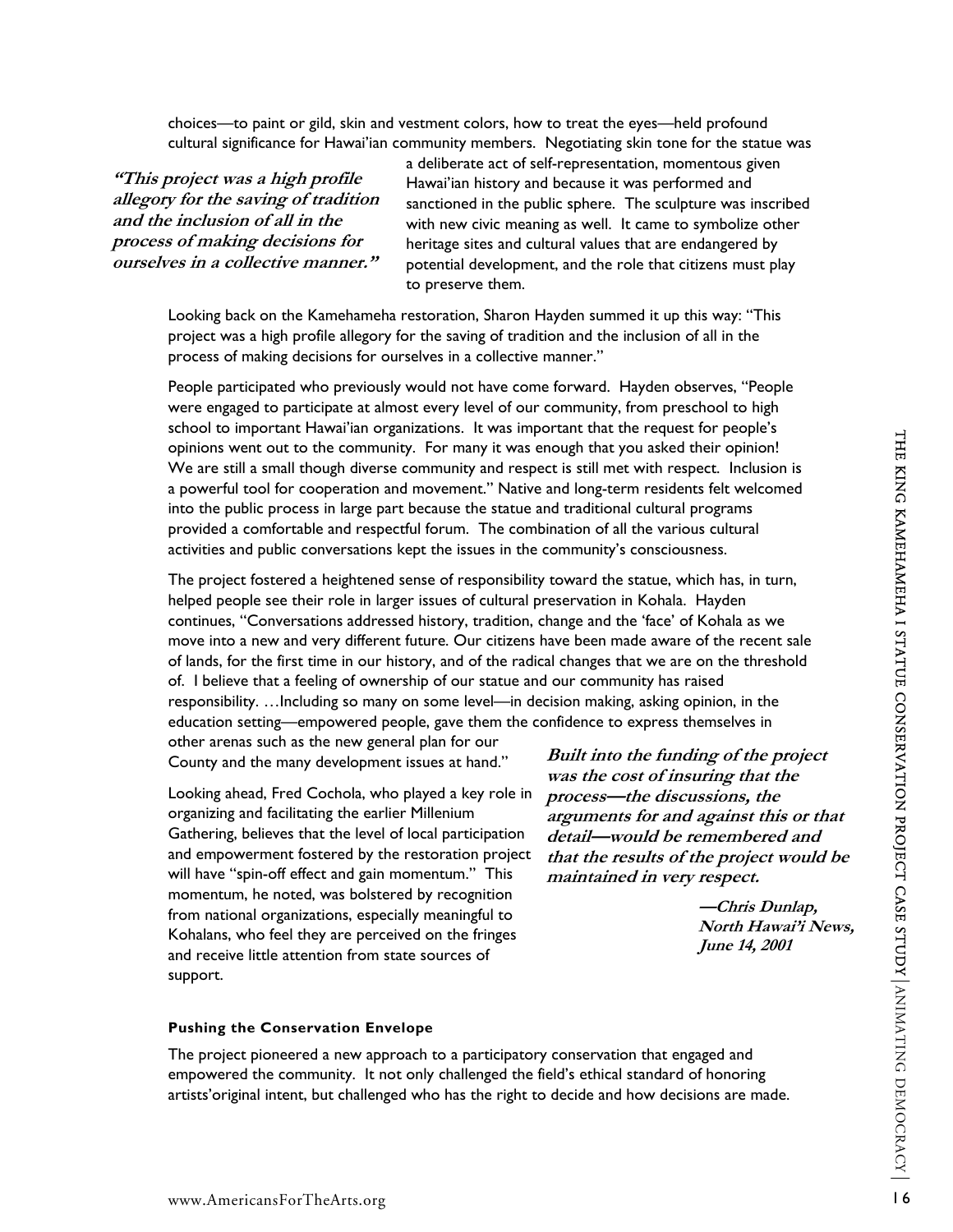For Wharton, the project was personally and professionally transformative and he has analyzed and documented this paradigm-shifting experience. He comments, "After a lot of thought, I was finally able to articulate that we are engaged in a new form of heritage conservation. …I am calling it 'participatory conservation,' following models of socially engaged public art and 'participatory action research' in the tradition of Paolo Freire. We have not only engaged community in thinking critically about its past and participating in conservation decision making, but the process itself became a vehicle to construct new meanings for the sculpture."

For the 2002 ICOM Committee for Conservation meeting in Rio de Janeiro, he wrote:

Debate over how best to conserve material culture will continue. Some will argue for minimal intervention while others will argue for extensive restoration and active use of cultural heritage. The recognition of cultural relativism and contested meanings embedded in material objects has begun to enter conservation literature (Clavir 2002, Odegaard 1995, Federspiel 2001). ('Participatory) conservation' offers a model for bringing this knowledge into play. … the conservation process can be used both as a vehicle for public engagement, and as a tool for critical discourse about how conservation represents the past.<sup>[15](#page-22-14)</sup>

Wharton presented the Kamehameha restoration project at the 2001 conference of the American Institute for Conservation of Historic & Artistic Works and is working on a book that



Father and son create puppets together.

looks in depth at the experience and its implications for conservation and related fields. The project was recognized by an independent group of conservators, art historians, public art professionals and preservationists with SOS!'s First Place Award f or Achievement for its public awareness and conservation efforts.

# **Arts Education Bolstering Civic Engagement**

Built into the local schools' curricula last year, and now permanent components, were stories, debates, and lectures at every grade level—and here is the answer to the question, What about tomorrow? Tomorrow sat in front of us on Sunday at the rededication; pre-schoolers with puppets on their left hands, and all manner of expression on their faces, anchoring the lauhala mats in the wind, sitting without complaint when the rain began and the adults ran for cover.

—Chris Dunlap, North Hawai'i News, June 14, 2001

enhanced civic participation by both young people and adults. More than once, the people of turn, reaches parents, through conversations at home and as they come out to school and public events in which their children are involved. Arts education activities facilitated by the Hawai'i Alliance for Arts Education encouraged and Kohala expressed that children and education were among their highest priorities and the answers for Kohala's future. More than once, people observed how reaching the children, in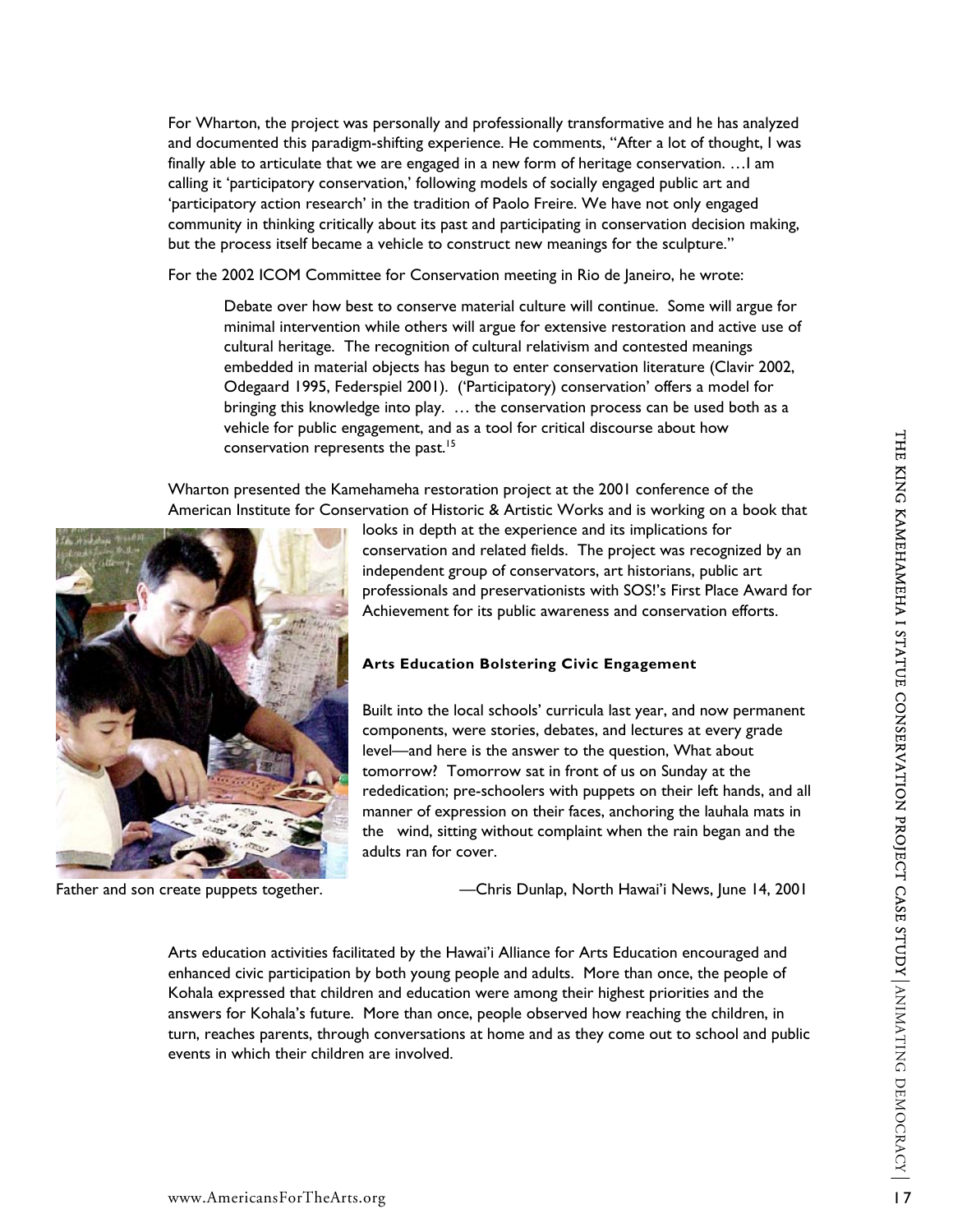The project helped to cultivate young citizens as well as future community members concerned about preserving culture and making responsible civic decisions. When asked what his involvement in the project made him think about in terms of Kohala's future, high school senior Daniel Otake replied, "My hope is that Kohala doesn't really change, but that what we have here can be made better." He imagined development projects like restoring the old abandoned theater as the type that would be positive for the community. "The government," he observed, "has some obligation to the people to preserve what we lost so many years ago. But also the government has proven to be inefficient in many things. So the community has to really take part in preserving our culture and our town." He envisioned leaving Kohala to attend college and learn skills that he could one day bring back to Kohala. The spin-offs of the Kamehameha project continue. Using the project as the case study, Margaret Hoy and Lisa Altieri developed a website sponsored by HAAE for the Hawai'i Learning Interchange that presents lesson plans for using public art as a resource for teaching in the classroom. Art activities from the school and community-based efforts are featured along with

how these address both national and Hawai'i educational standards, reflections, parental/community engagement, and other resources. Raylene Lancaster is working to turn her *hula ki'i* script about the restoration into a coloring book with accompanying CD, so that the next generation of young people may learn about the statue and funds from selling these items can help children on the island.

### **LEARNING**

For Animating Democracy, the Kamehameha restoration project was a fundamental learning experience, deepening understanding of the intricate relationship of culture to civic life. The

**The Kamehameha project underscores the importance of understanding and respecting cultural norms of communication and exchange that affect how people engage in civic matters.** 

project demonstrated how a single cultural object—the Kamehameha sculpture—could become imbued with new meaning through a process of civic engagement. It emphasized the value of traditional cultural forms and the lessons of history as vehicles for connecting the past to present and future. It pointed out that western orientations to democracy and dialogue do not readily take into account the communication

norms of culturally specific groups, and, at the same time, in Hawai'i where cultures have hybridized over time, that cultural traditions and modern democratic processes co-exist to define a complex public sphere.

# **Civic Engagement in Cultural Context**

The Kamehameha project underscores the importance of understanding and respecting cultural norms of communication and exchange that affect how people engage in civic matters. This means considering both tradition and history as well as contemporary dynamics within and between cultural communities.



Kupuna Kindy Sproat talks story at the high school debate.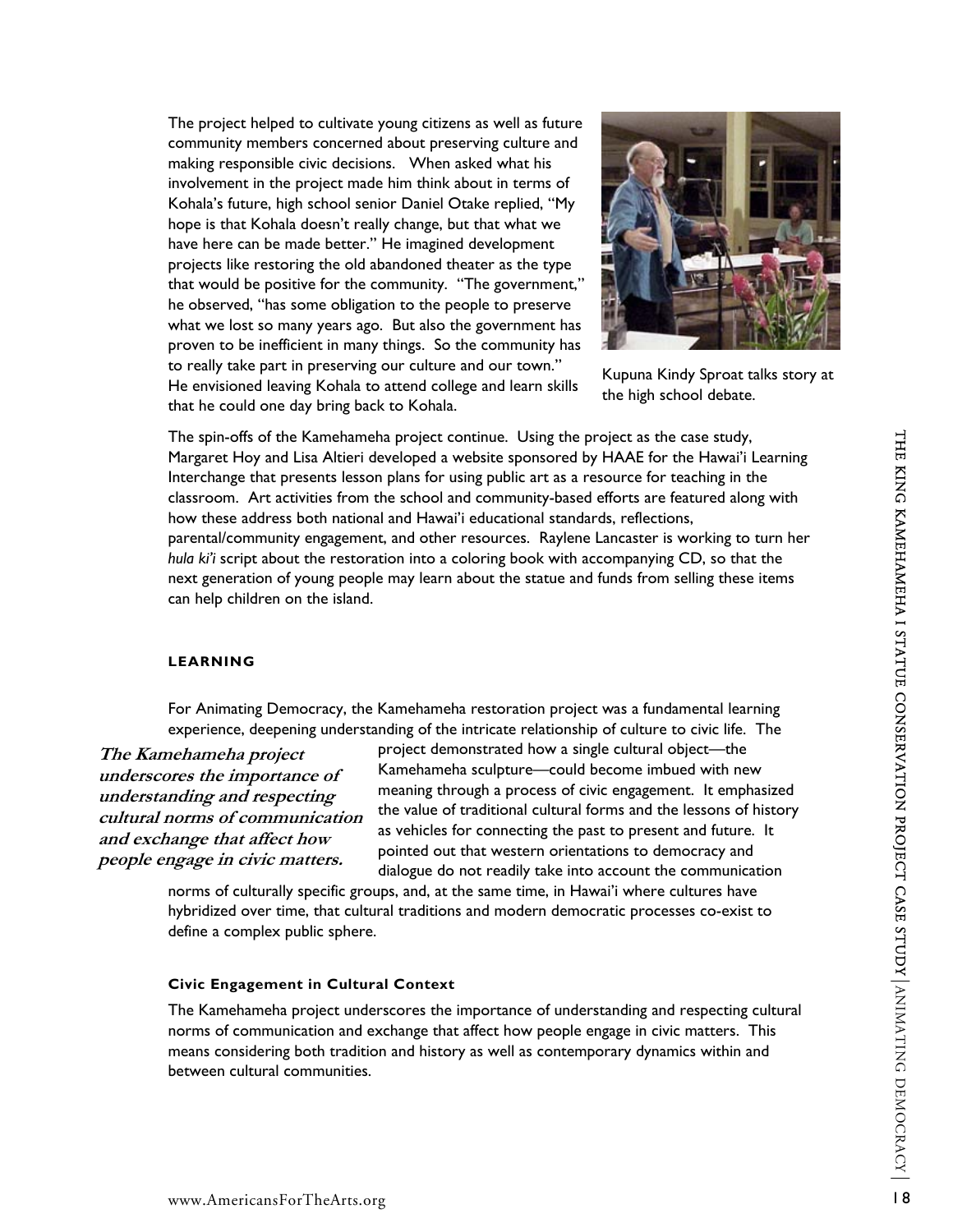In Hawai'ian culture, decision-making aims for *'ae like* (consensus). Sharon Hayden offers, "the challenge is to honor differences and allow space for all to be, then to synthesize the sometimes disparate opinions and arrive at a win-win, a place where a mutual agreement, a consensus, can be made." Talk story, as it naturally occurs in a community, can eventually lead to consensus on important issues. Boyd Bond, local historian and lifelong resident of North Kohala, further describes that the Hawai'ian way is to sit as long as is needed to come to decision. He notes that town meeting-style public deliberation did not become part of local process until Caucasian newcomers arrived. Agenda-driven and intended to resolve issues quickly, such meetings are not geared toward consensus and are not a zone of comfort for most long-time Hawai'ians.

So it is not surprising that, when Animating Democracy came along looking for purposeful, structured public exchanges, explicit "civic" focus, and a format that engaged people representing all perspectives regarding the issues, HAAE and local organizers firmly held that western ways would not necessarily work in Kohala. "Animating Democracy presented certain parameters that needed to be acknowledged," said Raylene Lancaster. "Just don't structure me in a particular manner that is outside of my culture."

Animating Democracy struggled at first to understand how talk story was more than private conversation and how it became civic. Similarly, Animating Democracy wondered whether the debate forum Fern White and her students were eager to mount would actually lend credence to the kind of public argumentation that Animating Democracy often held up as counterproductive to true and open dialogue. For Animating Democracy staff, it took a visit to Kohala to attend the statue rededication ceremonies and meeting scores of Kohalans to better understand talk story. Being there, one could understand the ripple effect of talk story as individuals referred to conversations with other community members about the statue restoration and related issues. An Animating Democracy staff member admits, "Ultimately, we were the learners and outsiders. The responsibility was not theirs to explain, but rather ours to learn and respect talk story as existing and functioning, just as they say it does, without our necessarily being able to experience it or fully understand how it works."

The school debate was a useful opportunity for students to consider the opposite view that they personally held and to sharpen oratorical skills, also respected in Hawai'ian culture. What's more, it proved to be an attractive forum for the community, which came out in large numbers and engaged in the question with the students.

Hawai'i is a complex place where non-Western and Western approaches to art, dialogue, and

civic engagement co-exist discreetly and sometimes merge as hybrid forms. Democratic processes of voting and public forums (such as the opinion poll and high school debate) operate alongside traditional protocols like seeking advice and blessings of *kupuna*. A hybridization of these traditions also occurs. Locals described, for example, an important public meeting that succeeded in averting the construction of a diesel power plant in Kohala. The meeting opened with Hawai'ian chants and prayer and was closed by kumu singer and storyteller Kindy Sproat

**"In Kohala, if you want people to come and share, you tell them it's a talk story session."** 

**—Tuti Baker, maker of the documentary video King Kamehameha I: A Legacy Renewed**

singing "The Winds of Kohala," accompanied by his ukulele[.16](#page-22-15) Similarly, in recent years, Hawai'ians have looked to formalize traditional practices of 'ae like and *ho'oponopono* concensus and negotiation.

Ultimately, project organizers drew upon both worlds, incorporating western democratic approaches into culturally-understood and honored traditions. They proved mutually supportive, one-on-one talk story informing public gatherings and vice versa. The cumulative effects of these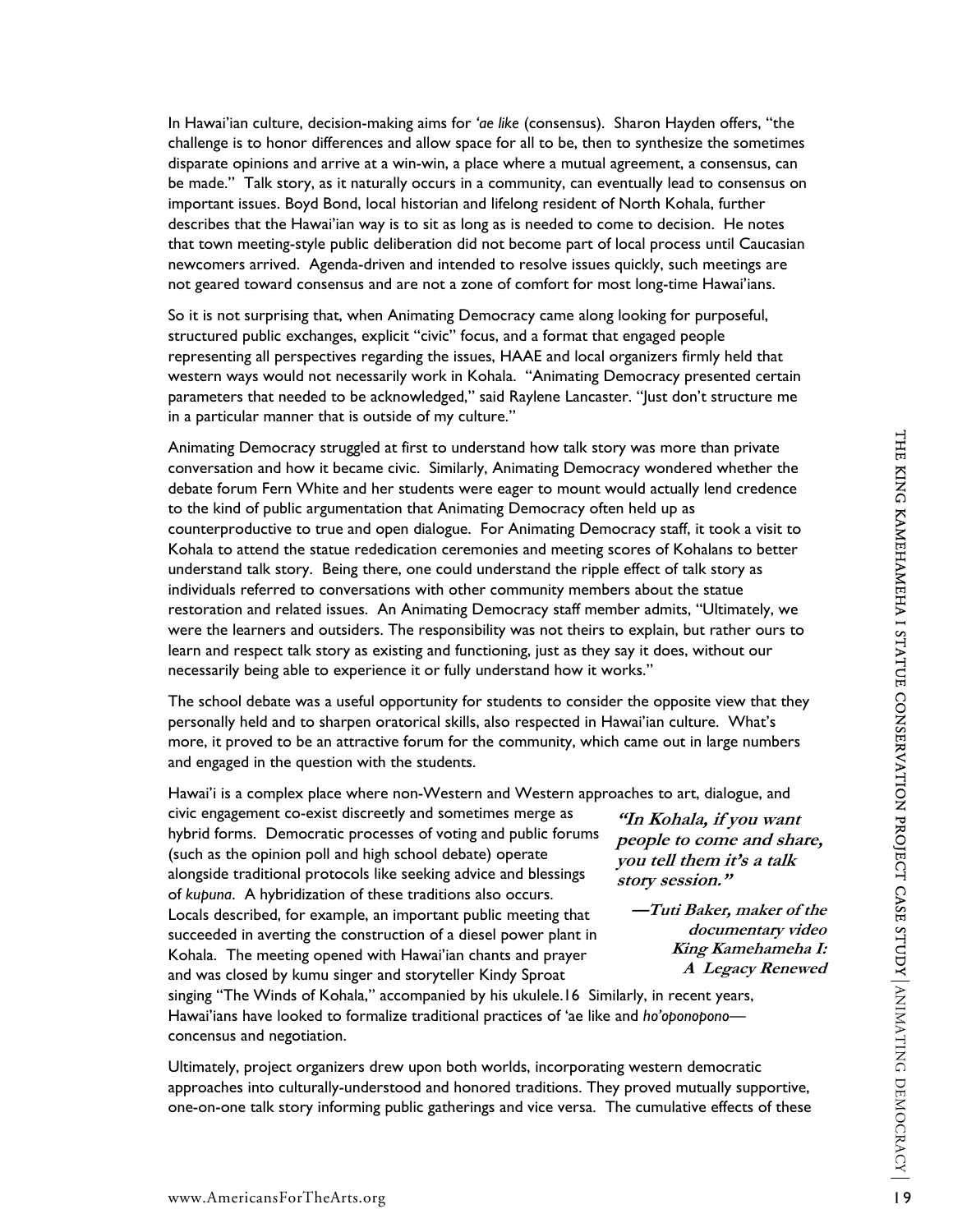many private and public conversations and cultural activities over two years brought the community to consensus.

The Kamehameha project suggests that historical social and political structures affect public participation in civic matters today and that cultural grounding can empower groups to participate in civic life, particularly those who have experienced a history of subjugation or

**The Kamehameha project suggests that historical social and political structures affect public participation in civic matters today and that cultural grounding can empower groups to participate in civic life.** 

exclusion. Local people often cited historical reasons for limited participation by Native Hawai'ians in official public forums today. Hierarchical systems--chiefdoms, the monarchy, 19th century missionaries and 20th century plantation owners--reinforced a society in which decisions were made by a few for the many. These systems did not cultivate new leadership or participation in public matters by the people at large.

The high degree to which native and long-time residents actively participated in the Kamehameha restoration project is therefore significant. That Kohalans held their ground when Honolulu officials urged them to reconsider the decision to paint the statue is potent evidence of increased confidence and self-determination. Some Kohalans believe, in the past, they would have acquiesced to the Honolulu authority. Glenn Wharton believes that "old timers" came out

in the first place because "the statue was an easy and familiar and important object to get them to connect. …this project touched a nerve that other projects couldn't have" because the statue was a focal point.

Participation in the project by part-time residents, large landowners, and pro-development business is less evident. These stakeholders were minimally present at public gatherings such as the debate and meetings to discuss restoration options, and there is no way to gauge if and how they responded to the opinion poll. Although project organizers did connect with a handful of local business leaders and regional master planning facilitators who favor economic development opportunity, many of these individuals are already sensitive to cultural preservation concerns and favor smart growth planning.<sup>17</sup>

One might perceive that an opportunity to bring more

The statue draped in ceremonial leis on King Kamehameha Day.

divergent perspectives together in dialogue was lost, as was suggested when HAAE made it proposal to Animating Democracy. Besides being impractical and unrealistic for off-island landowners and developers to attend project activities, there was nothing at immediate stake to motivate their participation even if they did. In retrospect, local organizers' intuition not to push to engage these stakeholders at this stage was probably on the mark. Instead, they nurtured local community members in playing out their feelings and ideas about culture and Kohala's future on their own terms first. The effect was to build confidence and empower local people to participate in high stakes development issues to come.

#### **Navigating by the Local Compass**

Negotiating the needs, interests, and priorities of the triumvirate of artist, cultural institution, and community partners is one of the most challenging aspects of civically engaged cultural work. Such endeavors bring many questions to the surface: Who owns the project? Who defines and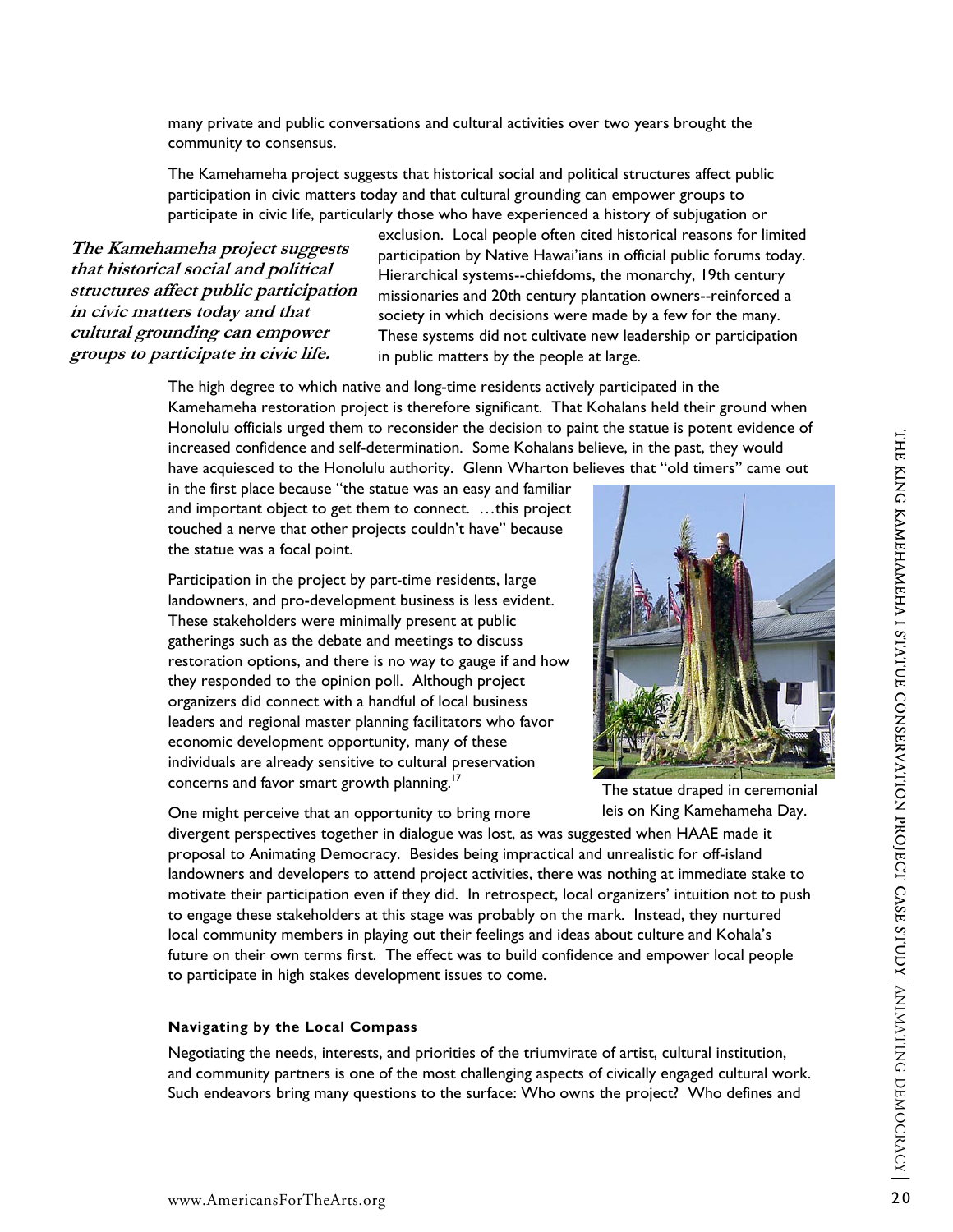represents local culture? How should power relations and political dynamics within the community be acknowledged and addressed? Who will maintain the relationships developed through the project into the future?

This project had the potential to be buffeted by a wave of outside agencies as well as by Wharton, an outside cultural agent. And yet, the project achieved a remarkable harmony among its many players while maintaining local control. What can other efforts learn from this example?

The project never lost its local compass due to a group of strong, committed, and savvy local organizers—Sharon Hayden, Kealoha Sugiyama, Raylene Lancaster, and Nani Svendsen. They remained firm and focused on the needs, values, and concerns of Kohala and its citizens. Although rightfully cautious of project outsiders at the beginning, they were generous and patient, and invested in deepening Wharton's and Animating Democracy's understanding of place, culture, and issues. They set the example of diplomacy and aloha that became the cultural norm of the project as well as the cultural norm of the place. Raylene Lancaster described at an Animating Democracy peer gathering:

Our culture is an oral culture, and we . . . say what we would like to have happen in a way of honoring each other rather than demeaning each other. That takes great skill, when you're looking at someone who doesn't understand you. You defeat yourself when you try to pound others down. I have learned to speak honestly, about why things are important. When we choose not to speak, or choose not to be present because we might have an influence on someone else's perception, they too will not speak, or not address what's important. You won't know how I relate to things unless I tell you. I think we forget to do that, when we're tangled up in the end product, and we lose the path of how to get there.

As the overall sponsoring organization, the Hawai'i Alliance for Arts Education found the right balance of support and hands-off in order to enable local control. HAAE project leaders deeply understand and themselves embrace Hawai'ian ways. Marilyn Cristofori and Lei Ahsing provided invaluable interface between local organizers and outsiders, informing and coaching about Hawai'ian ways and practicing appropriate protocols so that outsiders would not inadvertently offend local people. In her coordinating role, Ahsing gently supported local teachers and contacts to themselves define and implement school and community activities.

Finally, working on behalf of the community, Wharton served as an effective cultural agent. Although local people perceived him as an outsider at first, they soon recognized him as someone who listened intently and was open to and respectful of the community's deep connection to the statue of Kamehameha. Wharton spent considerable time getting to know local residents and hearing their views and stories. He became intimately knowledgeable about the place and was thereby given the same respect he imparted to others. He gently guided processes related to the restoration. The Alliance praises Wharton as "both a superb technician and a wonderful human who perceived the need for his full personal involvement in order to move the project forward with integrity." Raylene Lancaster's tribute to Wharton in her *hula ki'i* for the statue rededication ceremonies is Conservator Glenn Wharton with



puppet in his image.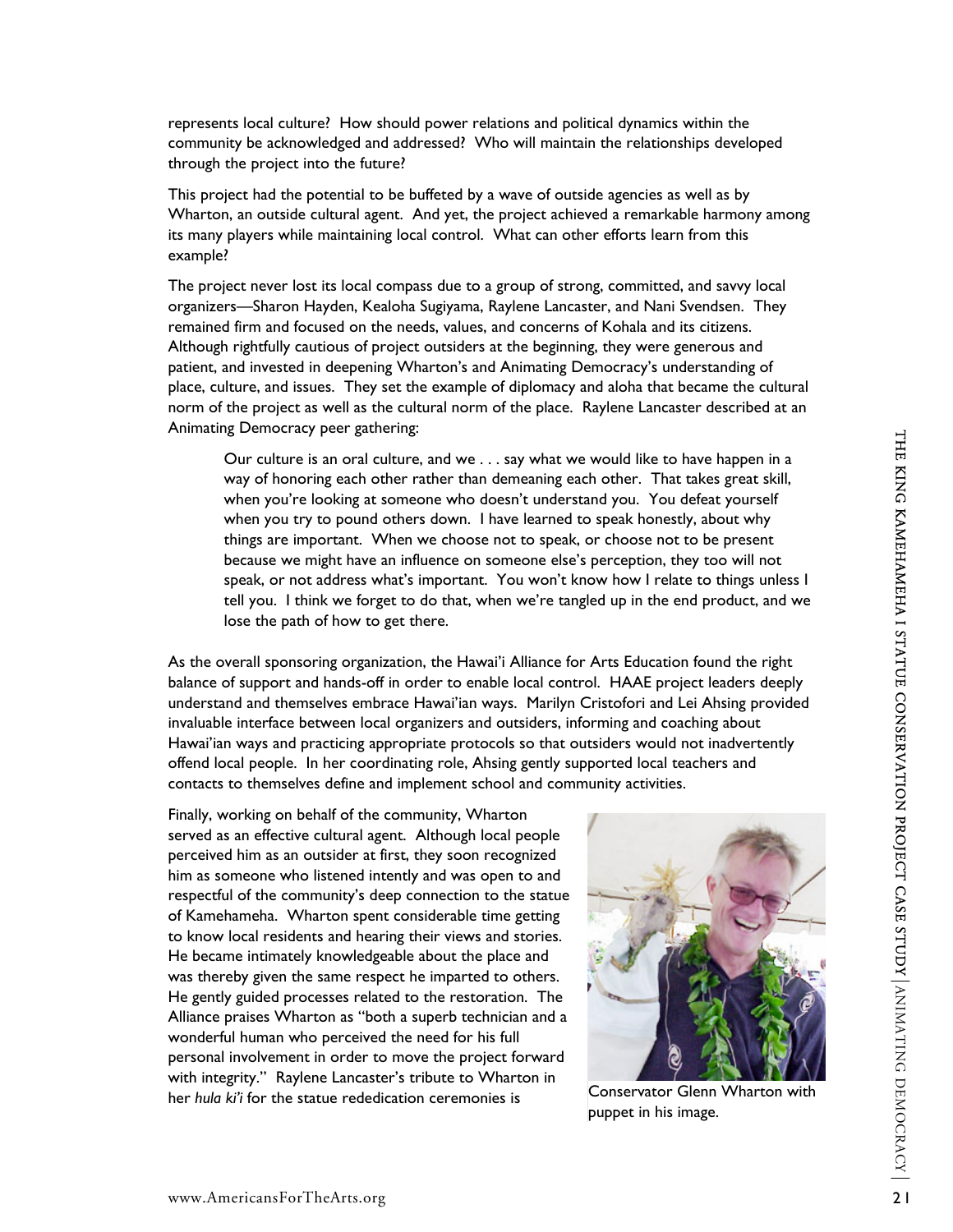overwhelming evidence of the affection and respect he drew. The local newspaper astutely observed: "Trying to find THE hero in the story cannot easily be done, since from the very beginning this was to be avoided by design. That this can be the controlling theme can, perhaps, be credited to statue conservator Glenn Wharton, though he consistently and emphatically redistributes the credit through a cast [of] hundreds."[18](#page-22-17)

### **A CLOSING MAHALO**

As a learning lab about "arts-based civic dialogue," Animating Democracy has perhaps learned more than our Hawai'ian partners. They were very much our teachers. Animating Democracy comes away with new and deeper understanding thanks to the wisdom, patience, and generosity of the Kohala community; of local organizers, especially Sharon Hayden and Raylene Lancaster; of Marilyn Cristofori and Lei Ahsing of the Hawai'i Alliance for Arts Education; of Glenn Wharton; and of documentary maker Tuti Baker. The project will not only inform others doing civically engaged cultural work, but it will inform Animating Democracy's future efforts in working with culturally specific communities. Mahalo.

**Pam Korza** is co-director of Animating Democracy, a program of Americans for the Arts. Animating Democracy fosters arts and humanities activity that encourages civic dialogue/engagement on contemporary issues. Supported in its first phase by the Ford Foundation, Animating Democracy advances arts- and humanities-based civic engagement through convenings, a web site, publications, and services and programs. Korza provided research for and co-wrote the study, *Animating Democracy: The Artistic Imagination as a Force in Civic Dialogue*. For 17 years, she worked with the Arts Extension Service (AES). While at AES, she coordinated the National Public Art Policy Project in cooperation with the Visual Arts Program of the National Endowment for the Arts, which culminated in the publication, *Going Public: A field guide to developments in art in public places*, which she co-wrote and edited. She directed the Boston-based New England Film and Video Festival, coordinated the New England Arts Biennial, coauthored *The Arts Festival Work Kit*, and was co-editor and contributing writer to *Fundamentals of Local Arts Management*, also published by AES.